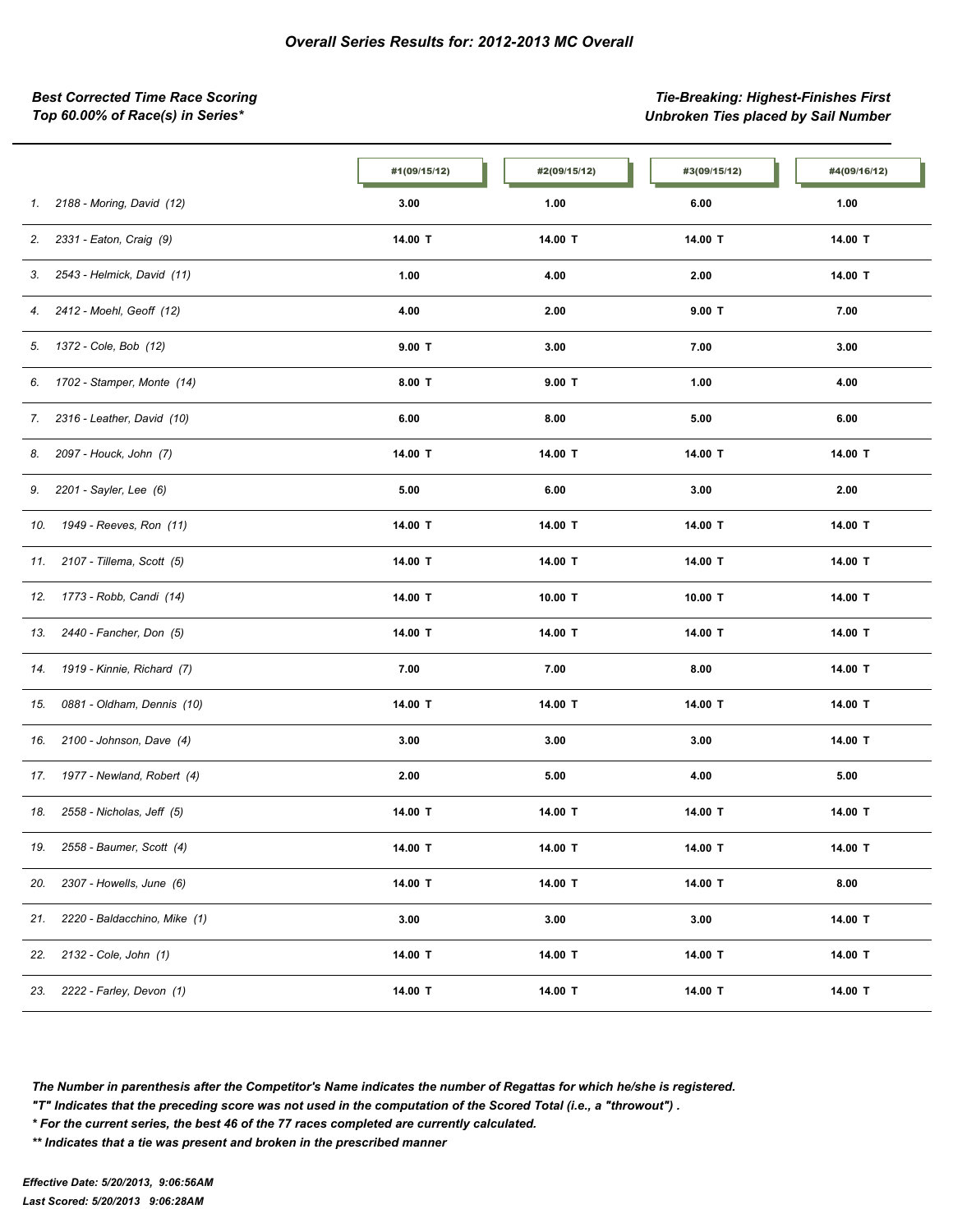|     |                                | #5(09/16/12) | #6(09/30/12) | #7(09/30/12) | #8(10/13/12) |
|-----|--------------------------------|--------------|--------------|--------------|--------------|
| 1.  | 2188 - Moring, David (12)      | 3.00         | 2.00         | 1.00         | $7.00$ T     |
|     | 2. 2331 - Eaton, Craig (9)     | 14.00 T      | 6.00         | 6.00         | $7.00$ T     |
|     | 3. 2543 - Helmick, David (11)  | 14.00 T      | 6.00         | 6.00         | 7.00         |
|     | 4. 2412 - Moehl, Geoff (12)    | 4.00         | 6.00         | 6.00         | 2.00         |
|     | 5. 1372 - Cole, Bob (12)       | 7.00         | 6.00         | 6.00         | 4.00         |
|     | 6. 1702 - Stamper, Monte (14)  | 5.00         | 6.00         | 6.00         | 1.00         |
|     | 7. 2316 - Leather, David (10)  | 6.00         | 6.00         | 6.00         | 5.00         |
|     | 8. 2097 - Houck, John (7)      | 14.00 T      | 6.00         | 6.00         | 7.00         |
|     | 9. 2201 - Sayler, Lee (6)      | 1.00         | 6.00         | 6.00         | 7.00         |
|     | 10. 1949 - Reeves, Ron (11)    | 14.00 T      | 6.00         | 6.00         | 7.00         |
|     | 11. 2107 - Tillema, Scott (5)  | 14.00 T      | 6.00         | 6.00         | 7.00         |
|     | 12. 1773 - Robb, Candi (14)    | 14.00 T      | 6.00         | 6.00         | 7.00         |
| 13. | 2440 - Fancher, Don (5)        | 14.00 T      | 6.00         | 6.00         | 7.00         |
| 14. | 1919 - Kinnie, Richard (7)     | 14.00 T      | 3.00         | 3.00         | 3.00         |
| 15. | 0881 - Oldham, Dennis (10)     | 14.00 T      | 6.00         | 6.00         | 7.00         |
| 16. | 2100 - Johnson, Dave (4)       | 14.00 T      | 6.00         | 6.00         | 7.00         |
|     | 17. 1977 - Newland, Robert (4) | 2.00         | 1.00         | 2.00         | 7.00         |
| 18. | 2558 - Nicholas, Jeff (5)      | 14.00 T      | 3.00         | 3.00         | 7.00         |
| 19. | 2558 - Baumer, Scott (4)       | 14.00 T      | 6.00         | 6.00         | 7.00         |
| 20. | 2307 - Howells, June (6)       | 14.00 T      | 6.00         | 6.00         | 7.00         |
| 21. | 2220 - Baldacchino, Mike (1)   | 14.00 T      | 6.00         | 6.00         | 7.00         |
| 22. | 2132 - Cole, John (1)          | 14.00 T      | 6.00         | 6.00         | 7.00         |
| 23. | 2222 - Farley, Devon (1)       | 14.00 T      | 6.00         | 6.00         | 7.00         |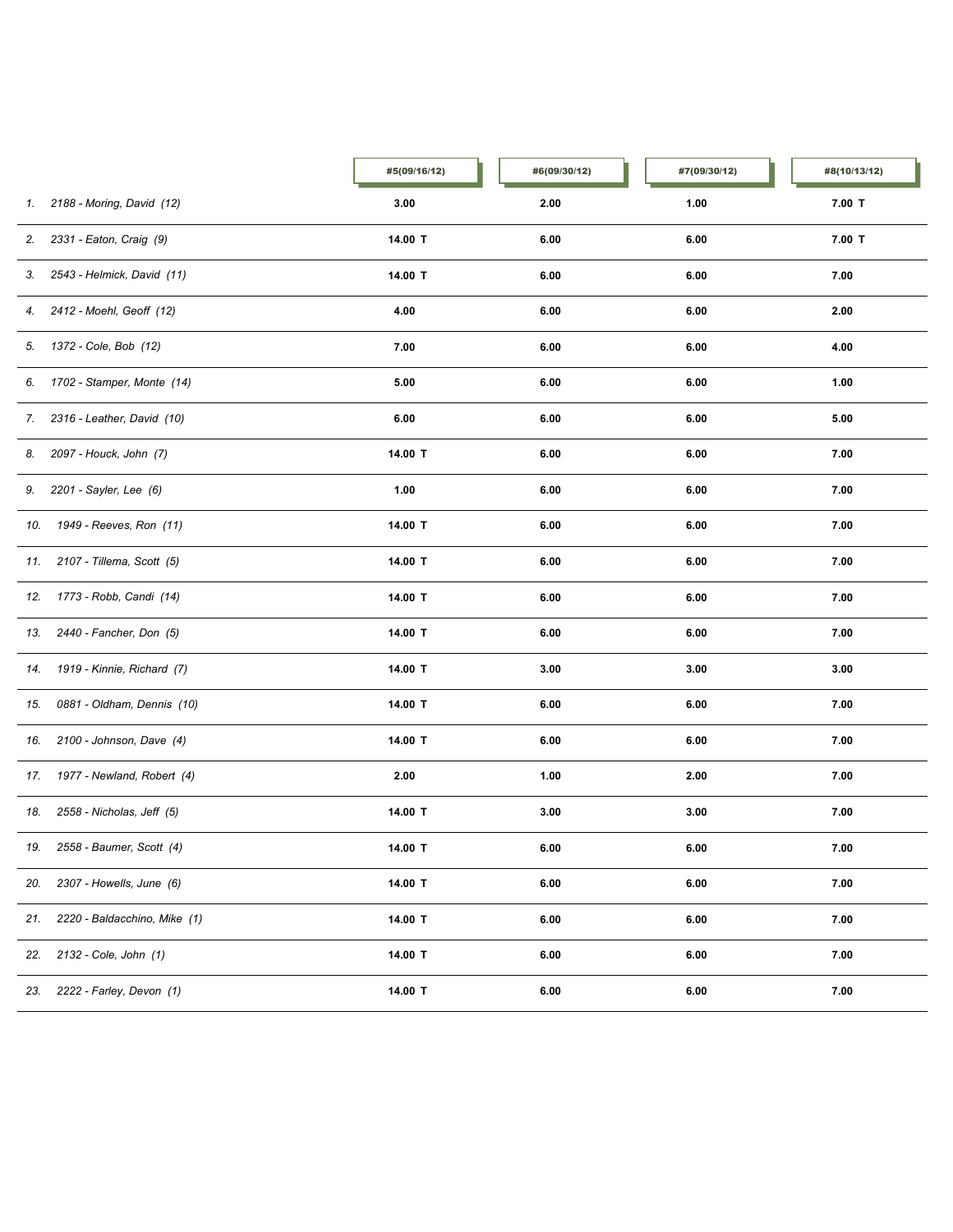|     |                                | #9(10/13/12) | #10(10/13/12) | #11(10/14/12) | #12(10/14/12) |
|-----|--------------------------------|--------------|---------------|---------------|---------------|
|     | 1. 2188 - Moring, David (12)   | $7.00$ T     | $7.00$ T      | $7.00$ T      | $7.00$ T      |
|     | 2. 2331 - Eaton, Craig (9)     | 7.00         | 7.00          | 7.00          | 7.00          |
|     | 3. 2543 - Helmick, David (11)  | 7.00         | 7.00          | 7.00          | 7.00          |
|     | 4. 2412 - Moehl, Geoff (12)    | 1.00         | 2.00          | 1.00          | 1.00          |
|     | 5. 1372 - Cole, Bob (12)       | 3.00         | 4.00          | 6.00          | 3.00          |
|     | 6. 1702 - Stamper, Monte (14)  | 4.00         | 3.00          | 3.00          | 4.00          |
|     | 7. 2316 - Leather, David (10)  | 5.00         | 1.00          | 4.00          | 5.00          |
|     | 8. 2097 - Houck, John (7)      | 7.00         | 7.00          | 7.00          | 7.00          |
|     | 9. 2201 - Sayler, Lee (6)      | 7.00         | 7.00          | 7.00          | 7.00          |
|     | 10. 1949 - Reeves, Ron (11)    | 7.00         | 7.00          | 7.00          | 7.00          |
|     | 11. 2107 - Tillema, Scott (5)  | 7.00         | 7.00          | 7.00          | 7.00          |
|     | 12. 1773 - Robb, Candi (14)    | 7.00         | 7.00          | 5.00          | 6.00          |
| 13. | 2440 - Fancher, Don (5)        | 7.00         | 7.00          | 7.00          | 7.00          |
|     | 14. 1919 - Kinnie, Richard (7) | 2.00         | 5.00          | 2.00          | 2.00          |
| 15. | 0881 - Oldham, Dennis (10)     | 7.00         | 7.00          | 7.00          | 7.00          |
| 16. | 2100 - Johnson, Dave (4)       | 7.00         | 7.00          | 7.00          | 7.00          |
|     | 17. 1977 - Newland, Robert (4) | 7.00         | 7.00          | 7.00          | 7.00          |
| 18. | 2558 - Nicholas, Jeff (5)      | 7.00         | 7.00          | 7.00          | 7.00          |
| 19. | 2558 - Baumer, Scott (4)       | 7.00         | 7.00          | 7.00          | 7.00          |
| 20. | 2307 - Howells, June (6)       | 7.00         | 7.00          | 7.00          | 7.00          |
| 21. | 2220 - Baldacchino, Mike (1)   | 7.00         | 7.00          | 7.00          | 7.00          |
| 22. | 2132 - Cole, John (1)          | 7.00         | 7.00          | 7.00          | 7.00          |
| 23. | 2222 - Farley, Devon (1)       | 7.00         | 7.00          | 7.00          | 7.00          |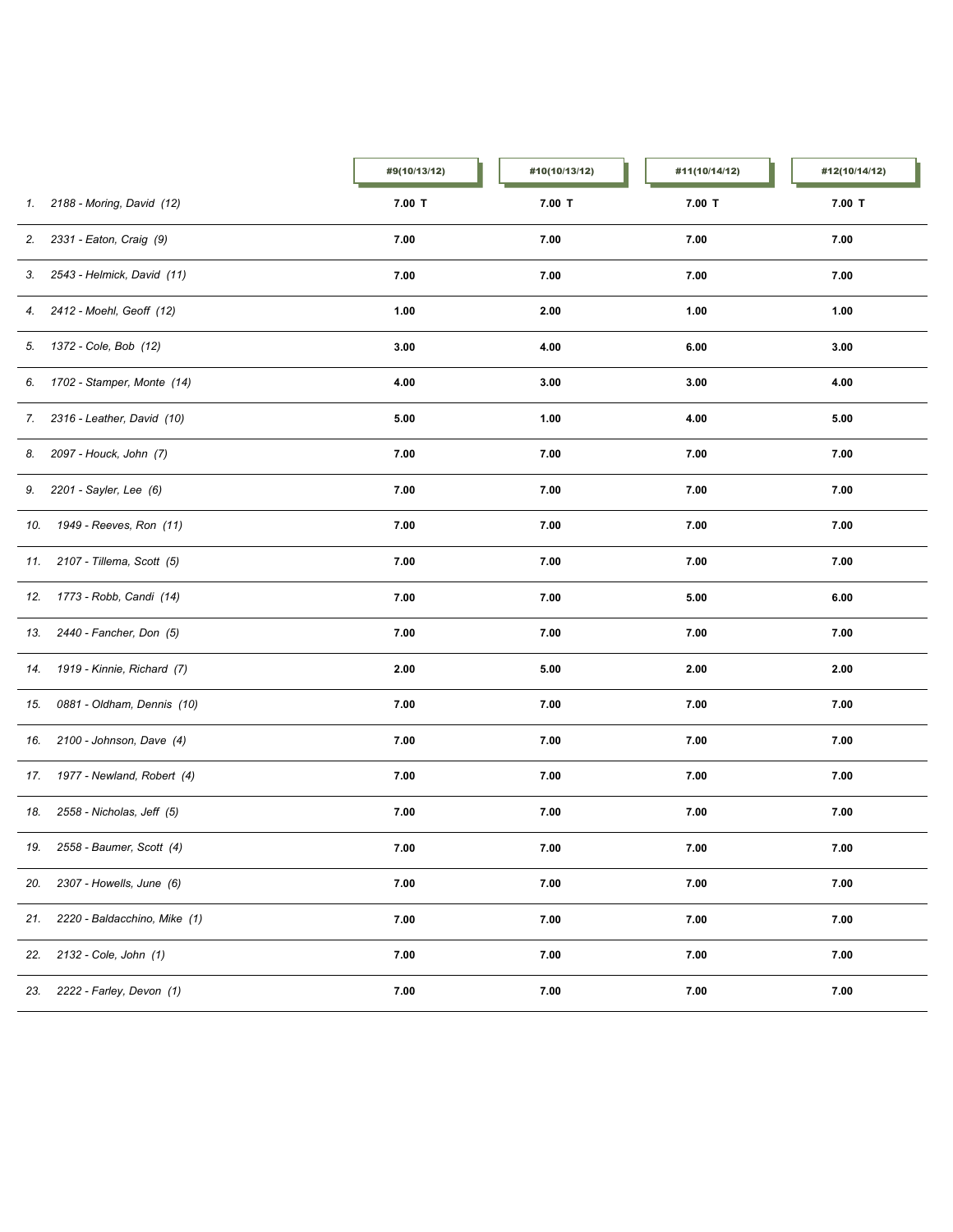|     |                                | #13(10/14/12) | #14(10/20/12) | #15(10/20/12) | #16(10/20/12) |
|-----|--------------------------------|---------------|---------------|---------------|---------------|
|     | 1. 2188 - Moring, David (12)   | $7.00$ T      | $8.00$ T      | $8.00$ T      | $8.00$ T      |
|     | 2. 2331 - Eaton, Craig (9)     | 7.00          | $8.00$ T      | $8.00$ T      | $8.00$ T      |
|     | 3. 2543 - Helmick, David (11)  | 7.00          | $8.00$ T      | $8.00$ T      | $8.00$ T      |
|     | 4. 2412 - Moehl, Geoff (12)    | 1.00          | 1.00          | 1.00          | 1.00          |
|     | 5. 1372 - Cole, Bob (12)       | 3.00          | $8.00$ T      | $8.00$ T      | $8.00$ T      |
|     | 6. 1702 - Stamper, Monte (14)  | 6.00          | $8.00$ T      | 8.00 T        | $8.00$ T      |
|     | 7. 2316 - Leather, David (10)  | 5.00          | 3.00          | 2.00          | 2.00          |
|     | 8. 2097 - Houck, John (7)      | 7.00          | 8.00          | 8.00          | 8.00          |
|     | 9. 2201 - Sayler, Lee (6)      | 7.00          | 8.00          | 8.00          | 8.00          |
|     | 10. 1949 - Reeves, Ron (11)    | 7.00          | 8.00          | 8.00          | 8.00          |
|     | 11. 2107 - Tillema, Scott (5)  | 7.00          | 8.00          | 8.00          | 8.00          |
|     | 12. 1773 - Robb, Candi (14)    | 4.00          | 8.00          | 8.00          | 8.00          |
| 13. | 2440 - Fancher, Don (5)        | 7.00          | 8.00          | 8.00          | 8.00          |
| 14. | 1919 - Kinnie, Richard (7)     | 2.00          | 8.00          | 8.00          | 8.00          |
| 15. | 0881 - Oldham, Dennis (10)     | 7.00          | 2.00          | 3.00          | 8.00          |
| 16. | 2100 - Johnson, Dave (4)       | 7.00          | 8.00          | 8.00          | 8.00          |
|     | 17. 1977 - Newland, Robert (4) | 7.00          | 8.00          | 8.00          | 8.00          |
| 18. | 2558 - Nicholas, Jeff (5)      | 7.00          | 8.00          | 8.00          | 8.00          |
|     | 19. 2558 - Baumer, Scott (4)   | 7.00          | 8.00          | 8.00          | 8.00          |
| 20. | 2307 - Howells, June (6)       | 7.00          | 8.00          | 8.00          | 8.00          |
| 21. | 2220 - Baldacchino, Mike (1)   | 7.00          | 8.00          | 8.00          | 8.00          |
| 22. | 2132 - Cole, John (1)          | 7.00          | 8.00          | 8.00          | 8.00          |
| 23. | 2222 - Farley, Devon (1)       | 7.00          | 8.00          | 8.00          | 8.00          |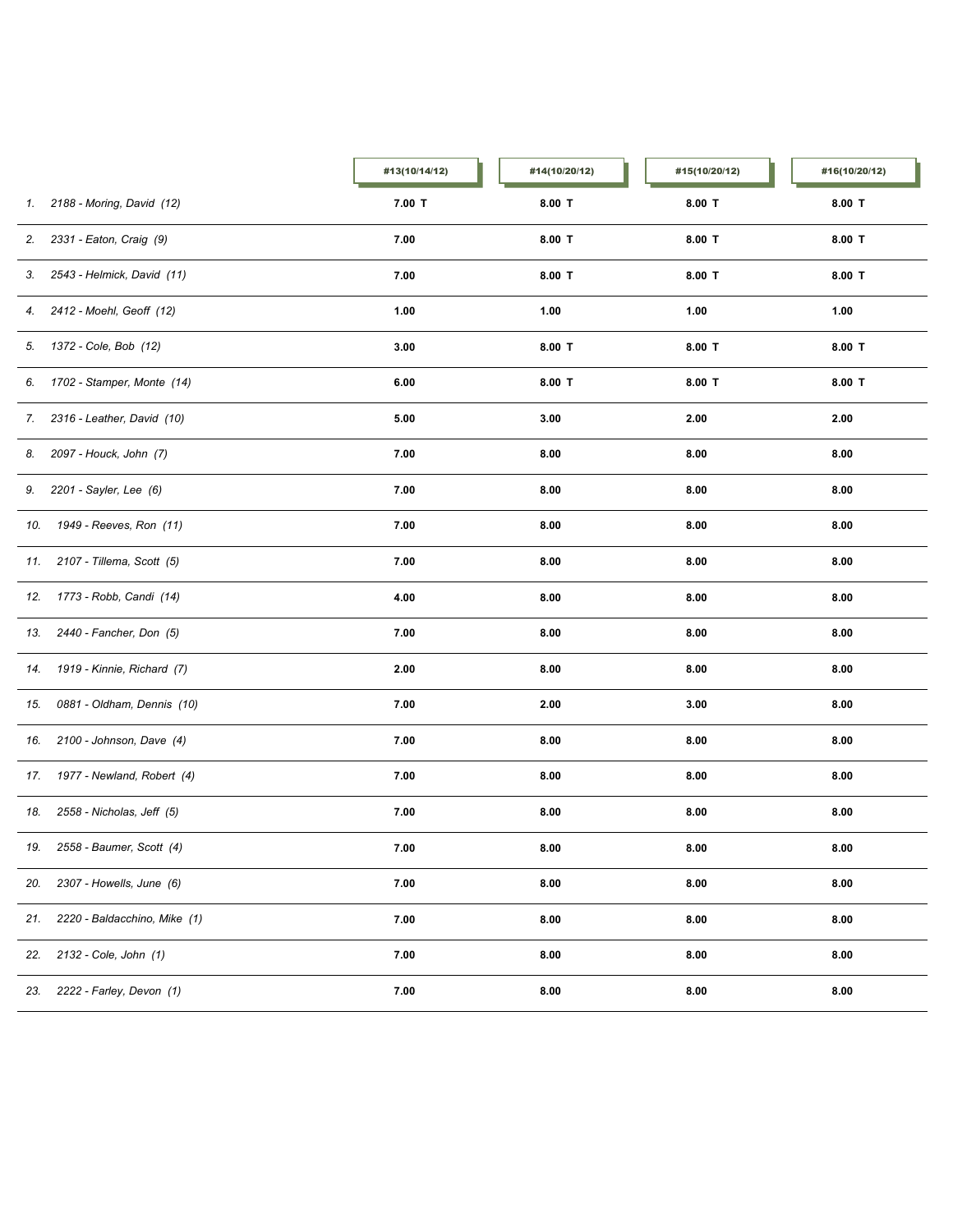|     |                                | #17(10/21/12) | #18(10/21/12) | #19(11/04/12) | #20(11/04/12) |
|-----|--------------------------------|---------------|---------------|---------------|---------------|
| 1.  | 2188 - Moring, David (12)      | $8.00$ T      | $8.00$ T      | 1.00          | 1.00          |
|     | 2. 2331 - Eaton, Craig (9)     | $8.00$ T      | $8.00$ T      | 3.00          | 2.00          |
|     | 3. 2543 - Helmick, David (11)  | 1.00          | 1.00          | $9.00$ T      | $9.00$ T      |
|     | 4. 2412 - Moehl, Geoff (12)    | 2.00          | 3.00          | $9.00$ T      | $9.00$ T      |
|     | 5. 1372 - Cole, Bob (12)       | 3.00          | 4.00          | 2.00          | 3.00          |
|     | 6. 1702 - Stamper, Monte (14)  | $8.00$ T      | $8.00$ T      | 7.00          | 6.00          |
|     | 7. 2316 - Leather, David (10)  | 4.00          | 2.00          | 5.00          | 5.00          |
|     | 8. 2097 - Houck, John (7)      | 8.00          | 8.00          | $9.00$ T      | $9.00$ T      |
|     | 9. 2201 - Sayler, Lee (6)      | 8.00          | 8.00          | 6.00          | 4.00          |
|     | 10. 1949 - Reeves, Ron (11)    | 8.00          | 8.00          | 4.00          | 8.00          |
|     | 11. 2107 - Tillema, Scott (5)  | 8.00          | 8.00          | 9.00          | 9.00          |
|     | 12. 1773 - Robb, Candi (14)    | 5.00          | 5.00          | 9.00          | 9.00          |
| 13. | 2440 - Fancher, Don (5)        | 8.00          | 8.00          | 9.00          | 9.00          |
| 14. | 1919 - Kinnie, Richard (7)     | 8.00          | 8.00          | 8.00          | 7.00          |
| 15. | 0881 - Oldham, Dennis (10)     | 8.00          | 8.00          | 9.00          | 9.00          |
| 16. | 2100 - Johnson, Dave (4)       | 8.00          | 8.00          | 9.00          | 9.00          |
|     | 17. 1977 - Newland, Robert (4) | 8.00          | 8.00          | 9.00          | 9.00          |
| 18. | 2558 - Nicholas, Jeff (5)      | 8.00          | 8.00          | 9.00          | 9.00          |
| 19. | 2558 - Baumer, Scott (4)       | 8.00          | 8.00          | 9.00          | 9.00          |
| 20. | 2307 - Howells, June (6)       | 6.00          | 6.00          | 9.00          | 9.00          |
| 21. | 2220 - Baldacchino, Mike (1)   | 8.00          | 8.00          | 9.00          | 9.00          |
| 22. | 2132 - Cole, John (1)          | 8.00          | 8.00          | 9.00          | 9.00          |
| 23. | 2222 - Farley, Devon (1)       | 8.00          | 8.00          | 9.00          | 9.00          |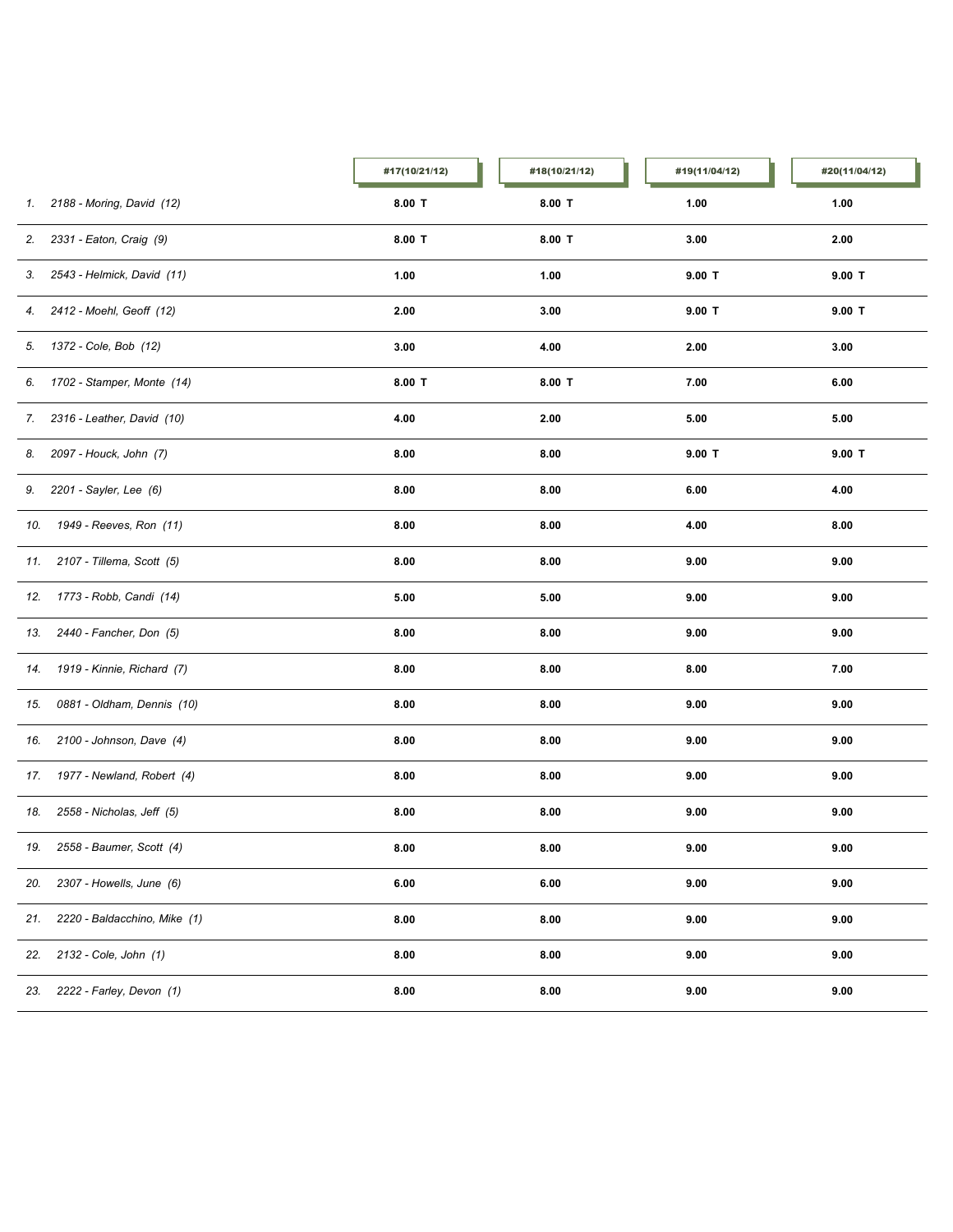|     |                                | #21(11/17/12) | #22(11/17/12) | #23(11/17/12) | #24(11/18/12) |
|-----|--------------------------------|---------------|---------------|---------------|---------------|
|     | 1. 2188 - Moring, David (12)   | $7.00$ T      | $7.00$ T      | $7.00$ T      | $7.00$ T      |
|     | 2. 2331 - Eaton, Craig (9)     | $7.00$ T      | $7.00$ T      | $7.00$ T      | $7.00$ T      |
|     | 3. 2543 - Helmick, David (11)  | $7.00$ T      | $7.00$ T      | $7.00$ T      | $7.00$ T      |
|     | 4. 2412 - Moehl, Geoff (12)    | 7.00          | 7.00          | 7.00          | 7.00          |
|     | 5. 1372 - Cole, Bob (12)       | 1.00          | 4.00          | 3.00          | 2.00          |
|     | 6. 1702 - Stamper, Monte (14)  | 3.00          | 2.00          | 1.00          | 7.00          |
|     | 7. 2316 - Leather, David (10)  | 7.00          | 7.00          | 7.00          | 7.00          |
|     | 8. 2097 - Houck, John (7)      | 7.00          | 7.00          | 7.00          | 7.00          |
|     | 9. 2201 - Sayler, Lee (6)      | 7.00          | 7.00          | 7.00          | 7.00          |
|     | 10. 1949 - Reeves, Ron (11)    | 5.00          | 5.00          | 4.00          | 3.00          |
|     | 11. 2107 - Tillema, Scott (5)  | 7.00          | 7.00          | 7.00          | 7.00          |
|     | 12. 1773 - Robb, Candi (14)    | 4.00          | 3.00          | 5.00          | 3.00          |
| 13. | 2440 - Fancher, Don (5)        | 2.00          | 1.00          | 2.00          | 1.00          |
| 14. | 1919 - Kinnie, Richard (7)     | 7.00          | 7.00          | 7.00          | 7.00          |
| 15. | 0881 - Oldham, Dennis (10)     | 3.00          | 3.00          | 3.00          | 3.00          |
|     | 16. 2100 - Johnson, Dave (4)   | 7.00          | 7.00          | 7.00          | 7.00          |
|     | 17. 1977 - Newland, Robert (4) | 7.00          | 7.00          | 7.00          | 7.00          |
| 18. | 2558 - Nicholas, Jeff (5)      | 7.00          | 7.00          | 7.00          | 7.00          |
|     | 19. 2558 - Baumer, Scott (4)   | 7.00          | 7.00          | 7.00          | 7.00          |
| 20. | 2307 - Howells, June (6)       | 7.00          | 7.00          | 7.00          | 7.00          |
| 21. | 2220 - Baldacchino, Mike (1)   | 7.00          | 7.00          | 7.00          | 7.00          |
| 22. | 2132 - Cole, John (1)          | 7.00          | 7.00          | 7.00          | 7.00          |
| 23. | 2222 - Farley, Devon (1)       | 7.00          | 7.00          | 7.00          | 7.00          |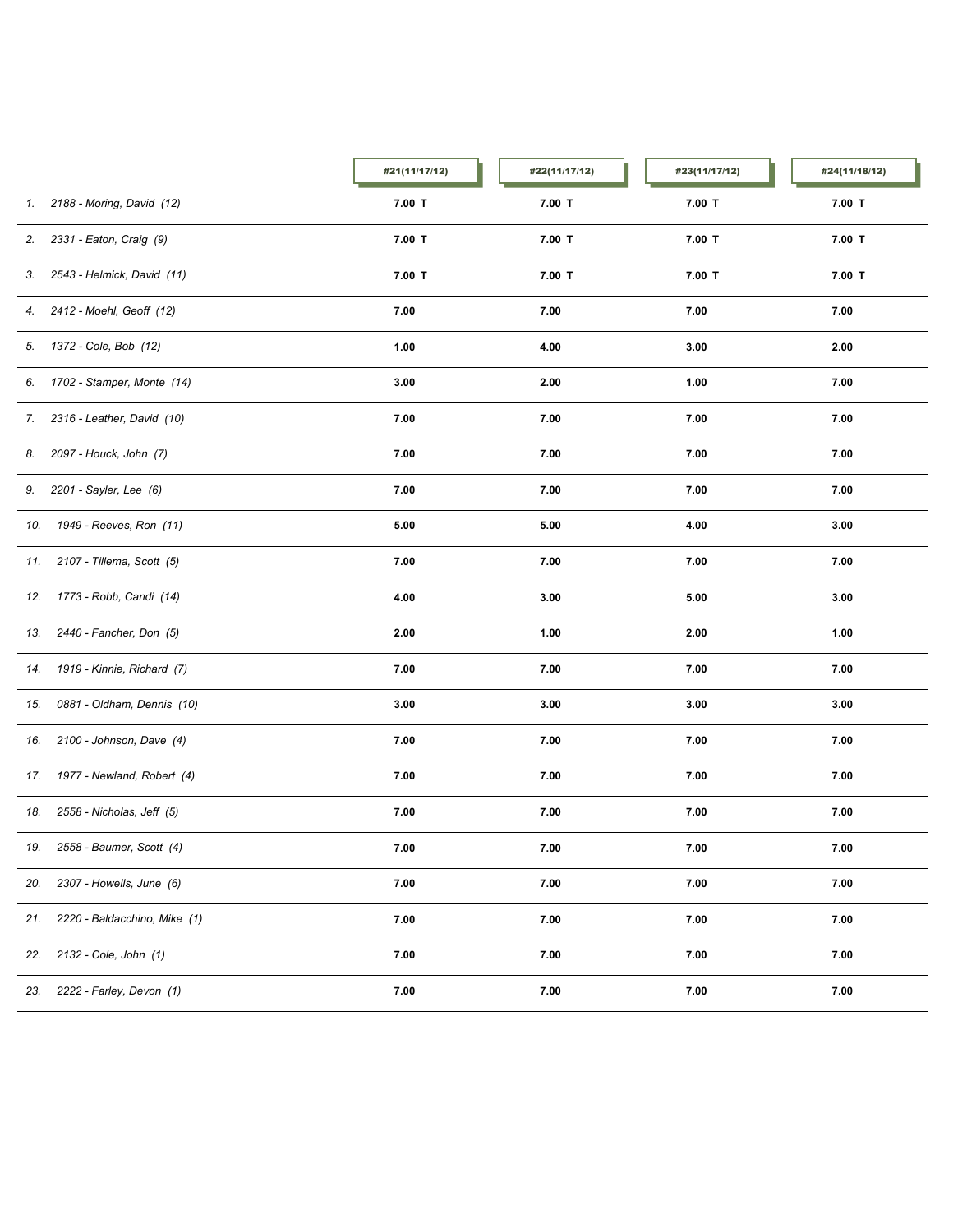|     |                               | #25(11/18/12) | #26(11/18/12) | #27(12/01/12) | #28(12/01/12) |
|-----|-------------------------------|---------------|---------------|---------------|---------------|
|     | 1. 2188 - Moring, David (12)  | $7.00$ T      | $7.00$ T      | 7.00          | 7.00          |
|     | 2. 2331 - Eaton, Craig (9)    | $7.00$ T      | $7.00$ T      | 1.00          | 2.00          |
|     | 3. 2543 - Helmick, David (11) | $7.00$ T      | $7.00$ T      | 2.00          | 1.00          |
|     | 4. 2412 - Moehl, Geoff (12)   | 7.00          | 7.00          | 14.00 T       | 14.00 T       |
|     | 5. 1372 - Cole, Bob (12)      | 2.00          | 4.00          | 6.00          | 6.00          |
|     | 6. 1702 - Stamper, Monte (14) | 4.00          | 1.00          | 8.00          | 11.00 T       |
|     | 7. 2316 - Leather, David (10) | 7.00          | 7.00          | 14.00 T       | 14.00 T       |
|     | 8. 2097 - Houck, John (7)     | 7.00          | 7.00          | 14.00 T       | 14.00 T       |
|     | 9. 2201 - Sayler, Lee (6)     | 7.00          | 7.00          | 14.00 T       | 14.00 T       |
|     | 10. 1949 - Reeves, Ron (11)   | 3.00          | 2.00          | 10.00 T       | 10.00 T       |
|     | 11. 2107 - Tillema, Scott (5) | 7.00          | 7.00          | 4.00          | 8.00          |
|     | 12. 1773 - Robb, Candi (14)   | 3.00          | 3.00          | 9.00          | 9.00          |
| 13. | 2440 - Fancher, Don (5)       | 1.00          | 3.00          | 14.00 T       | 14.00 T       |
| 14. | 1919 - Kinnie, Richard (7)    | 7.00          | 7.00          | 3.00          | 3.00          |
| 15. | 0881 - Oldham, Dennis (10)    | 3.00          | 3.00          | 14.00 T       | 14.00 T       |
|     | 16. 2100 - Johnson, Dave (4)  | 7.00          | 7.00          | 3.00          | 5.00          |
| 17. | 1977 - Newland, Robert (4)    | 7.00          | 7.00          | 14.00 T       | 14.00 T       |
| 18. | 2558 - Nicholas, Jeff (5)     | 7.00          | 7.00          | 11.00         | 3.00          |
|     | 19. 2558 - Baumer, Scott (4)  | 7.00          | 7.00          | 5.00          | 4.00          |
| 20. | 2307 - Howells, June (6)      | 7.00          | 7.00          | 14.00 T       | 14.00 T       |
| 21. | 2220 - Baldacchino, Mike (1)  | 7.00          | 7.00          | 14.00 T       | 14.00 T       |
| 22. | 2132 - Cole, John (1)         | 7.00          | 7.00          | 14.00 T       | 14.00 T       |
| 23. | 2222 - Farley, Devon (1)      | 7.00          | 7.00          | 14.00 T       | 14.00 T       |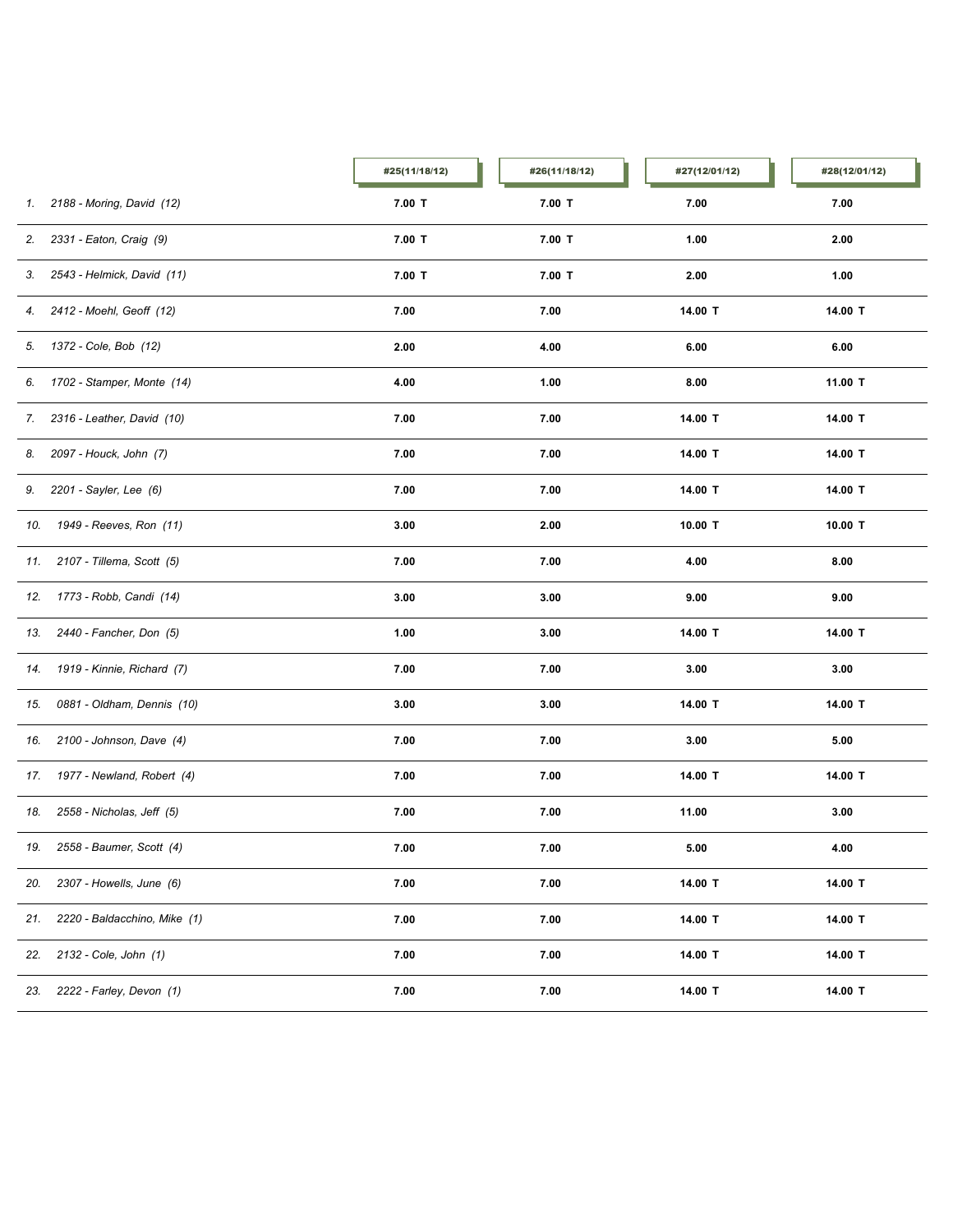|     |                                | #29(12/01/12) | #30(12/02/12) | #31(12/02/12) | #32(12/15/12) |
|-----|--------------------------------|---------------|---------------|---------------|---------------|
|     | 1. 2188 - Moring, David (12)   | $9.00$ T      | 2.00          | 1.00          | $8.00$ T      |
|     | 2. 2331 - Eaton, Craig (9)     | 2.00          | 6.00          | 12.00 T       | $8.00$ T      |
|     | 3. 2543 - Helmick, David (11)  | 5.00          | 4.00          | 3.00          | $8.00$ T      |
|     | 4. 2412 - Moehl, Geoff (12)    | 14.00 T       | 14.00 T       | 14.00 T       | $8.00$ T      |
|     | 5. 1372 - Cole, Bob (12)       | 3.00          | $8.00$ T      | 4.00          | 4.00          |
|     | 6. 1702 - Stamper, Monte (14)  | 7.00          | 10.00 $T$     | 10.00 T       | 8.00          |
|     | 7. 2316 - Leather, David (10)  | 14.00 T       | 9.00          | 8.00          | 3.00          |
|     | 8. 2097 - Houck, John (7)      | 14.00 T       | 14.00 T       | 14.00 T       | 8.00          |
|     | 9. 2201 - Sayler, Lee (6)      | 14.00 T       | 14.00 T       | 14.00 T       | 8.00          |
|     | 10. 1949 - Reeves, Ron (11)    | 8.00          | 12.00 T       | 7.00          | 3.00          |
|     | 11. 2107 - Tillema, Scott (5)  | 4.00          | 1.00          | 6.00          | 8.00          |
|     | 12. 1773 - Robb, Candi (14)    | 9.00          | 14.00 T       | 14.00 T       | 1.00          |
| 13. | 2440 - Fancher, Don (5)        | 14.00 T       | 14.00 T       | 14.00 T       | 8.00          |
| 14. | 1919 - Kinnie, Richard (7)     | 3.00          | 5.00          | 5.00          | 8.00          |
| 15. | 0881 - Oldham, Dennis (10)     | 14.00 T       | 14.00 T       | 14.00 T       | 2.00          |
| 16. | 2100 - Johnson, Dave (4)       | 9.00          | 7.00          | 2.00          | 8.00          |
|     | 17. 1977 - Newland, Robert (4) | 14.00 T       | 14.00 T       | 14.00 T       | 8.00          |
| 18. | 2558 - Nicholas, Jeff (5)      | 6.00          | 11.00         | 9.00          | 3.00          |
| 19. | 2558 - Baumer, Scott (4)       | 1.00          | 3.00          | 11.00         | 8.00          |
| 20. | 2307 - Howells, June (6)       | 14.00 T       | 14.00 T       | 14.00 T       | 8.00          |
| 21. | 2220 - Baldacchino, Mike (1)   | 14.00 T       | 14.00 T       | 14.00 T       | 8.00          |
| 22. | 2132 - Cole, John (1)          | 14.00 T       | 14.00 T       | 14.00 T       | 8.00          |
| 23. | 2222 - Farley, Devon (1)       | 14.00 T       | 14.00 T       | 14.00 T       | 8.00          |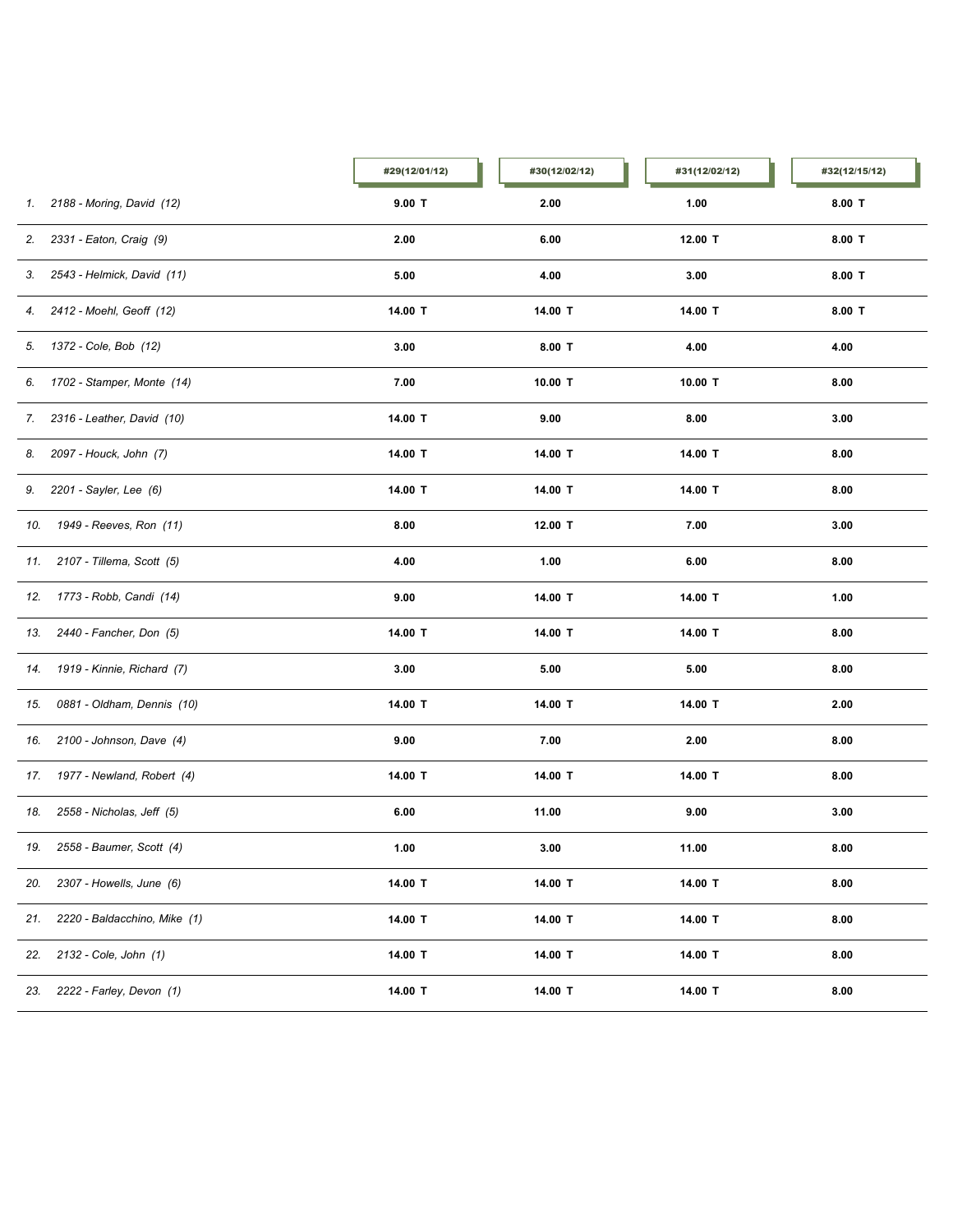|     |                               | #33(12/15/12) | #34(12/16/12) | #35(12/16/12) | #36(12/16/12) |
|-----|-------------------------------|---------------|---------------|---------------|---------------|
|     | 1. 2188 - Moring, David (12)  | $8.00$ T      | $8.00$ T      | $8.00$ T      | $8.00$ T      |
| 2.  | 2331 - Eaton, Craig (9)       | $8.00$ T      | $8.00$ T      | $8.00$ T      | $8.00$ T      |
|     | 3. 2543 - Helmick, David (11) | $8.00$ T      | $8.00$ T      | $8.00$ T      | $8.00$ T      |
|     | 4. 2412 - Moehl, Geoff (12)   | $8.00$ T      | $8.00$ T      | $8.00$ T      | 8.00          |
|     | 5. 1372 - Cole, Bob (12)      | 4.00          | $8.00$ T      | $8.00$ T      | $8.00$ T      |
|     | 6. 1702 - Stamper, Monte (14) | 8.00          | 8.00          | 8.00          | 8.00          |
|     | 7. 2316 - Leather, David (10) | 3.00          | 1.00          | 1.00          | 1.00          |
|     | 8. 2097 - Houck, John (7)     | 8.00          | 8.00          | 8.00          | 8.00          |
|     | 9. 2201 - Sayler, Lee (6)     | 8.00          | 8.00          | 8.00          | 8.00          |
|     | 10. 1949 - Reeves, Ron (11)   | 1.00          | 2.00          | 2.00          | 2.00          |
|     | 11. 2107 - Tillema, Scott (5) | 8.00          | 8.00          | 8.00          | 8.00          |
|     | 12. 1773 - Robb, Candi (14)   | 2.00          | 3.00          | 3.00          | 8.00          |
| 13. | 2440 - Fancher, Don (5)       | 8.00          | 8.00          | 8.00          | 8.00          |
| 14. | 1919 - Kinnie, Richard (7)    | 8.00          | 8.00          | 8.00          | 8.00          |
| 15. | 0881 - Oldham, Dennis (10)    | 3.00          | 8.00          | 8.00          | 8.00          |
| 16. | 2100 - Johnson, Dave (4)      | 8.00          | 8.00          | 8.00          | 8.00          |
| 17. | 1977 - Newland, Robert (4)    | 8.00          | 8.00          | 8.00          | 8.00          |
| 18. | 2558 - Nicholas, Jeff (5)     | 3.00          | 8.00          | 8.00          | 8.00          |
|     | 19. 2558 - Baumer, Scott (4)  | 8.00          | 8.00          | 8.00          | 8.00          |
| 20. | 2307 - Howells, June (6)      | 8.00          | 4.00          | 4.00          | 8.00          |
| 21. | 2220 - Baldacchino, Mike (1)  | 8.00          | 8.00          | 8.00          | 8.00          |
| 22. | 2132 - Cole, John (1)         | 8.00          | 8.00          | 8.00          | 8.00          |
| 23. | 2222 - Farley, Devon (1)      | 8.00          | 8.00          | 8.00          | 8.00          |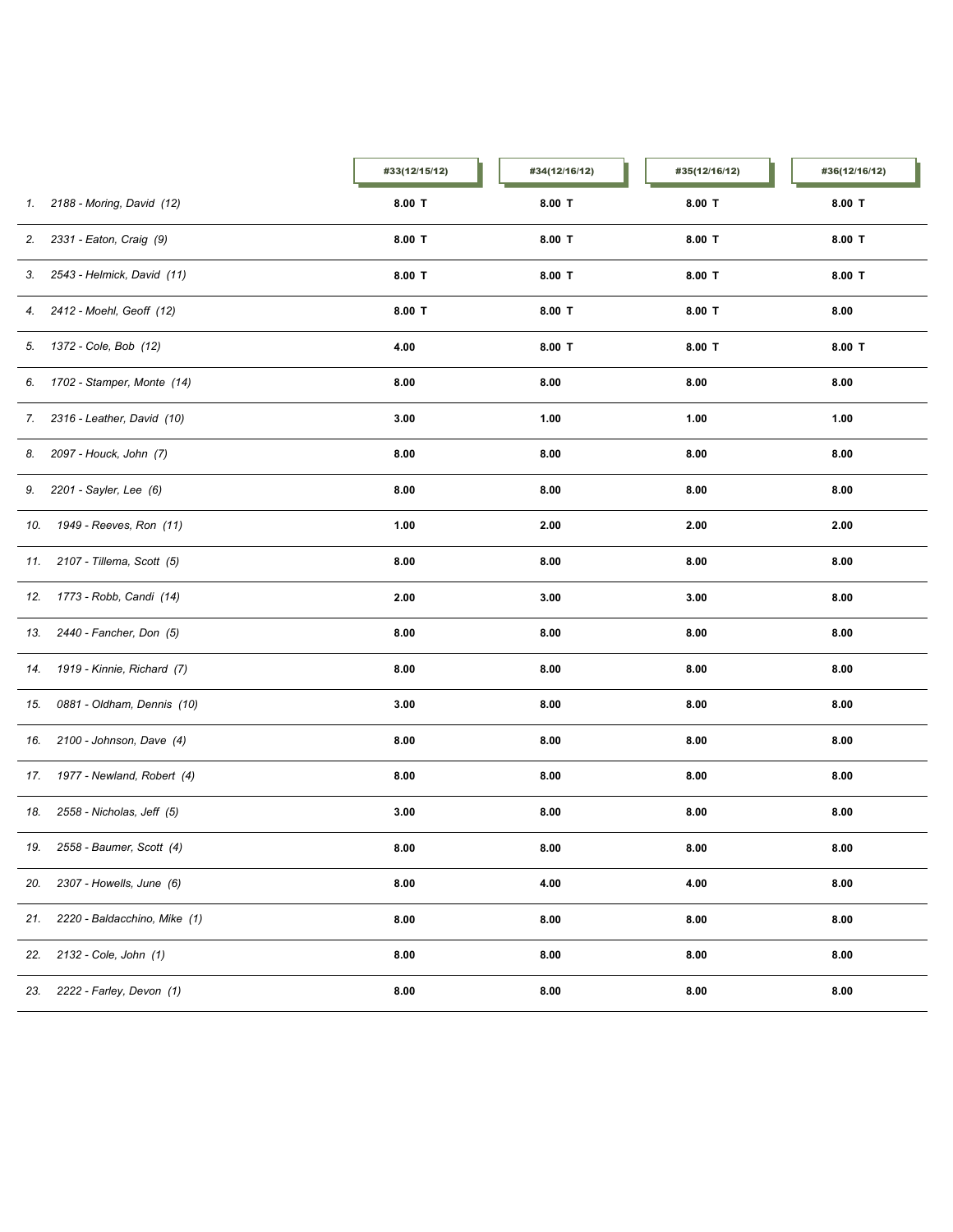|     |                                | #37(01/05/13) | #38(01/05/13) | #39(01/05/13) | #40(01/19/13) |
|-----|--------------------------------|---------------|---------------|---------------|---------------|
| 1.  | 2188 - Moring, David (12)      | 1.00          | 3.00          | 1.00          | 4.00          |
|     | 2. 2331 - Eaton, Craig (9)     | 10.00 T       | 10.00 T       | 10.00 T       | 5.00          |
|     | 3. 2543 - Helmick, David (11)  | 3.00          | 2.00          | 5.00          | 6.00          |
| 4.  | 2412 - Moehl, Geoff (12)       | 10.00 T       | 10.00 $T$     | 10.00 T       | 16.00 T       |
|     | 5. 1372 - Cole, Bob (12)       | 6.00          | 6.00          | $8.00$ T      | $9.00$ T      |
|     | 6. 1702 - Stamper, Monte (14)  | 10.00 T       | 10.00 T       | 10.00 T       | $8.00$ T      |
|     | 7. 2316 - Leather, David (10)  | 4.00          | 5.00          | 4.00          | 7.00          |
|     | 8. 2097 - Houck, John (7)      | 10.00 T       | 10.00 T       | 10.00 T       | 16.00 T       |
|     | 9. 2201 - Sayler, Lee (6)      | 7.00          | 4.00          | 3.00          | 16.00 T       |
| 10. | 1949 - Reeves, Ron (11)        | 8.00          | 7.00          | 7.00          | 16.00 T       |
|     | 11. 2107 - Tillema, Scott (5)  | 10.00 T       | 10.00 $T$     | 10.00 T       | 3.00          |
|     | 12. 1773 - Robb, Candi (14)    | 10.00 T       | 10.00 $T$     | 10.00 T       | 16.00 T       |
| 13. | 2440 - Fancher, Don (5)        | 10.00         | 10.00         | 10.00         | 2.00          |
| 14. | 1919 - Kinnie, Richard (7)     | 5.00          | 8.00          | 6.00          | 3.00          |
| 15. | 0881 - Oldham, Dennis (10)     | 9.00          | 9.00          | 8.00          | 3.00          |
| 16. | 2100 - Johnson, Dave (4)       | 2.00          | 1.00          | 2.00          | 1.00          |
|     | 17. 1977 - Newland, Robert (4) | 10.00         | 10.00         | 10.00         | 16.00 T       |
| 18. | 2558 - Nicholas, Jeff (5)      | 10.00         | 10.00         | 10.00         | 16.00 T       |
| 19. | 2558 - Baumer, Scott (4)       | 10.00         | 10.00         | 10.00         | 16.00 T       |
| 20. | 2307 - Howells, June (6)       | 10.00         | 10.00         | 10.00         | 16.00 T       |
| 21. | 2220 - Baldacchino, Mike (1)   | 10.00         | 10.00         | 10.00         | 16.00 T       |
| 22. | 2132 - Cole, John (1)          | 10.00         | 10.00         | 10.00         | 16.00 T       |
| 23. | 2222 - Farley, Devon (1)       | 10.00         | 10.00         | 10.00         | 16.00 T       |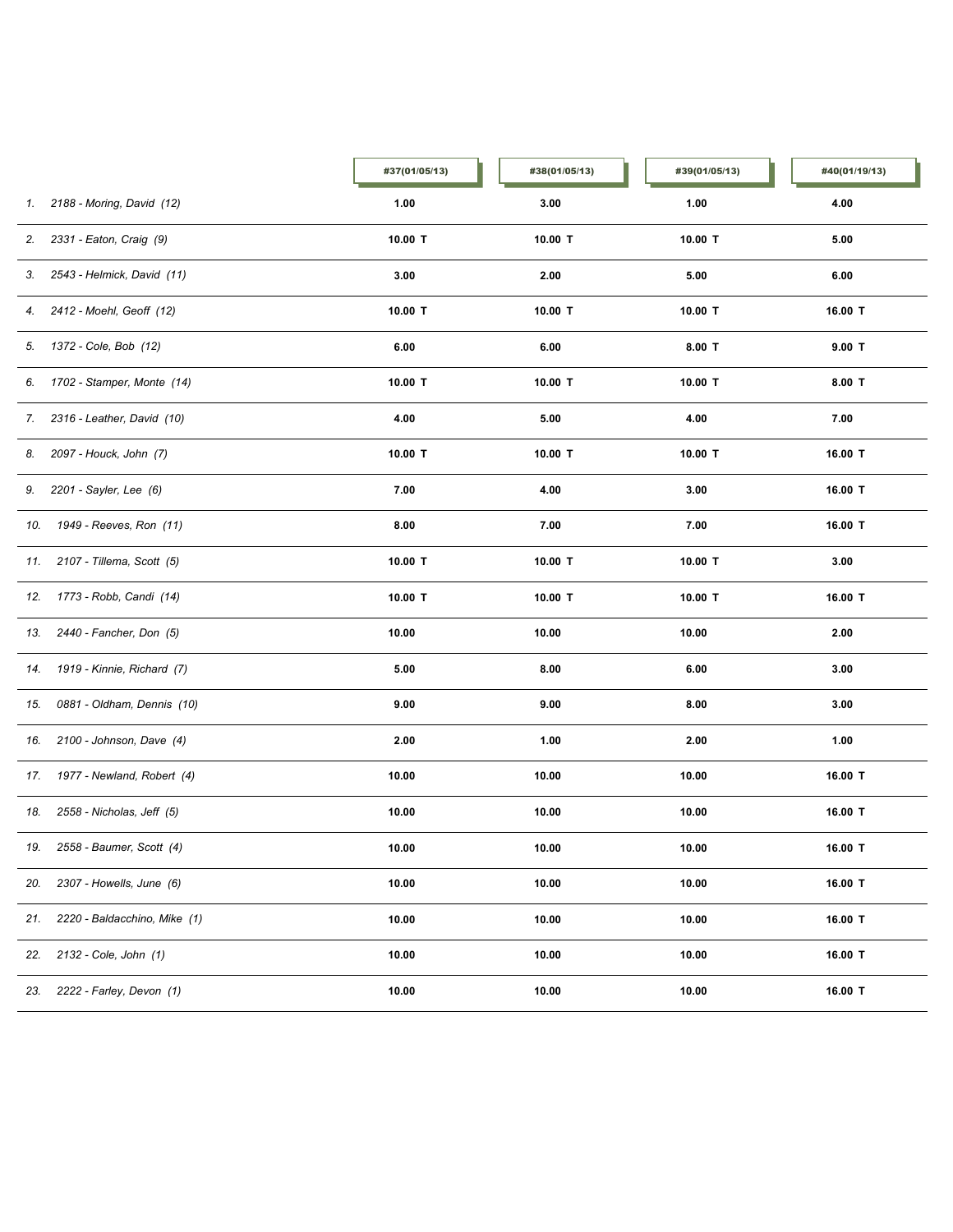|     |                                | #41(01/19/13) | #42(01/19/13) | #43(01/20/13) | #44(01/20/13) |
|-----|--------------------------------|---------------|---------------|---------------|---------------|
|     | 1. 2188 - Moring, David (12)   | 2.00          | 5.00          | 1.00          | 2.00          |
| 2.  | 2331 - Eaton, Craig (9)        | 1.00          | 2.00          | 3.00          | 3.00          |
|     | 3. 2543 - Helmick, David (11)  | 3.00          | 3.00          | 16.00 T       | 16.00 T       |
|     | 4. 2412 - Moehl, Geoff (12)    | 16.00 T       | 16.00 T       | 16.00 T       | 5.00          |
|     | 5. 1372 - Cole, Bob (12)       | 6.00          | $8.00$ T      | 7.00          | $8.00$ T      |
|     | 6. 1702 - Stamper, Monte (14)  | 8.00          | $9.00$ T      | 4.00          | 9.00 T        |
|     | 7. 2316 - Leather, David (10)  | 9.00          | 6.00          | 10.00         | 6.00          |
|     | 8. 2097 - Houck, John (7)      | 16.00 T       | 16.00 T       | 16.00 T       | 16.00 T       |
|     | 9. 2201 - Sayler, Lee (6)      | 16.00 T       | 16.00 T       | 16.00 T       | 16.00 T       |
|     | 10. 1949 - Reeves, Ron (11)    | 16.00 T       | 16.00 T       | 16.00 T       | 16.00 T       |
|     | 11. 2107 - Tillema, Scott (5)  | 5.00          | 1.00          | 2.00          | 1.00          |
|     | 12. 1773 - Robb, Candi (14)    | 16.00 T       | 16.00 T       | 8.00          | 10.00 T       |
| 13. | 2440 - Fancher, Don (5)        | 7.00          | 7.00          | 5.00          | 4.00          |
| 14. | 1919 - Kinnie, Richard (7)     | 3.00          | 3.00          | 16.00 T       | 16.00 T       |
| 15. | 0881 - Oldham, Dennis (10)     | 3.00          | 3.00          | 9.00          | 7.00          |
| 16. | 2100 - Johnson, Dave (4)       | 4.00          | 4.00          | 16.00 T       | 16.00 T       |
|     | 17. 1977 - Newland, Robert (4) | 16.00 T       | 16.00 T       | 16.00 T       | 16.00 T       |
| 18. | 2558 - Nicholas, Jeff (5)      | 16.00 T       | 16.00 T       | 16.00 T       | 16.00 T       |
| 19. | 2558 - Baumer, Scott (4)       | 16.00 T       | 16.00 T       | 16.00 T       | 16.00 T       |
| 20. | 2307 - Howells, June (6)       | 16.00 T       | 16.00 T       | 6.00          | 11.00         |
| 21. | 2220 - Baldacchino, Mike (1)   | 16.00 T       | 16.00 T       | 16.00 T       | 16.00 T       |
| 22. | 2132 - Cole, John (1)          | 16.00 T       | 16.00 T       | 16.00 T       | 16.00 T       |
| 23. | 2222 - Farley, Devon (1)       | 16.00 T       | 16.00 T       | 16.00 T       | 16.00 T       |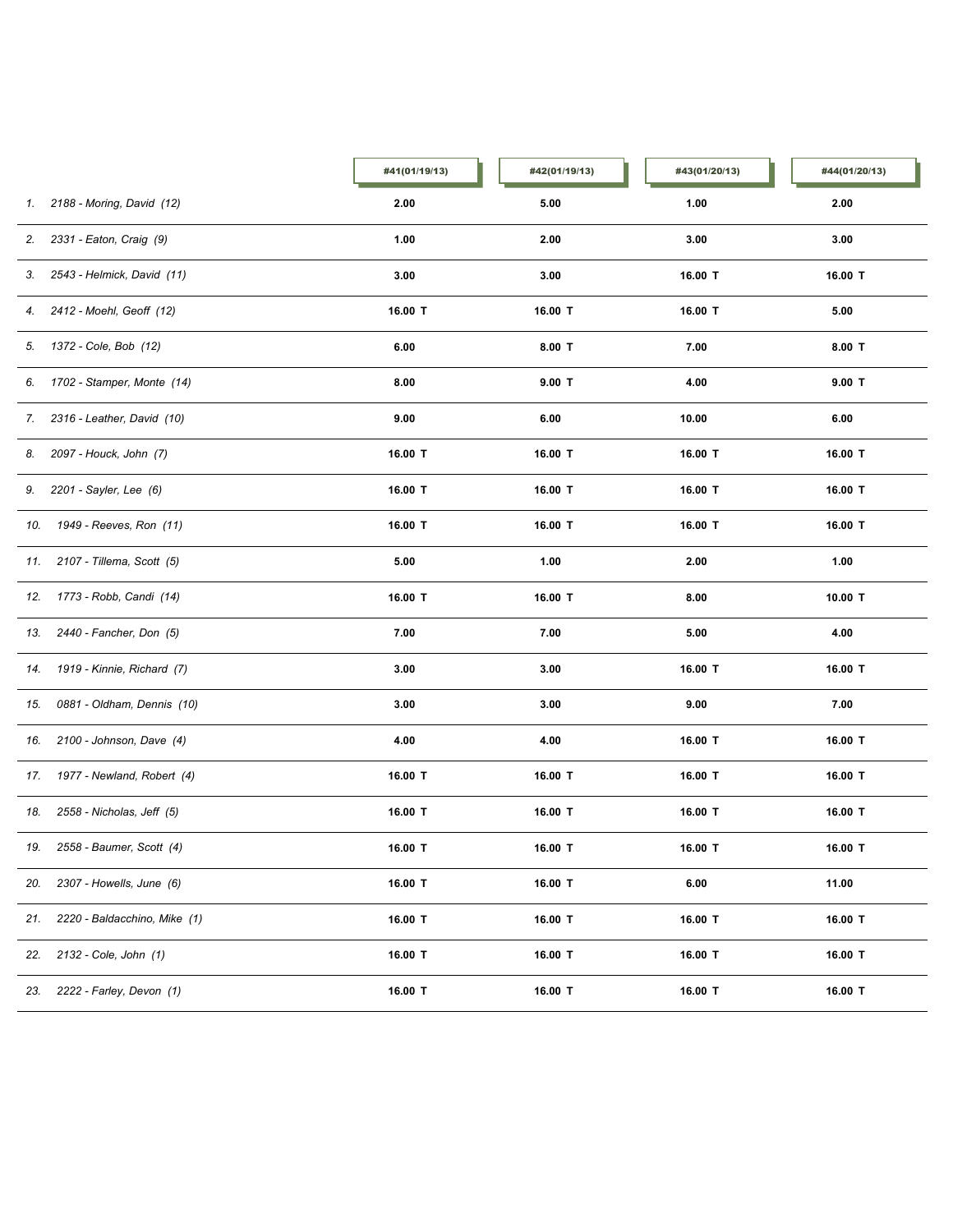|     |                                | #45(01/20/13) | #46(02/09/13) | #47(02/09/13) | #48(02/09/13) |
|-----|--------------------------------|---------------|---------------|---------------|---------------|
|     | 1. 2188 - Moring, David (12)   | 1.00          | 2.00          | 3.00          | 1.00          |
| 2.  | 2331 - Eaton, Craig (9)        | 2.00          | 3.00          | 2.00          | 2.00          |
|     | 3. 2543 - Helmick, David (11)  | 16.00 T       | 1.00          | 1.00          | 3.00          |
|     | 4. 2412 - Moehl, Geoff (12)    | 6.00          | 11.00 T       | 11.00 T       | 11.00 T       |
|     | 5. 1372 - Cole, Bob (12)       | 5.00          | 5.00          | 6.00          | 5.00          |
|     | 6. 1702 - Stamper, Monte (14)  | $9.00$ T      | $9.00$ T      | 5.00          | 6.00          |
|     | 7. 2316 - Leather, David (10)  | 10.00         | 11.00 T       | 11.00 T       | 11.00 T       |
|     | 8. 2097 - Houck, John (7)      | 16.00 T       | 6.00          | $9.00$ T      | $9.00$ T      |
|     | 9. 2201 - Sayler, Lee (6)      | 16.00 T       | 11.00 T       | 11.00 T       | 11.00 T       |
|     | 10. 1949 - Reeves, Ron (11)    | 16.00 T       | 7.00          | 7.00          | 8.00          |
|     | 11. 2107 - Tillema, Scott (5)  | 4.00          | 4.00          | 4.00          | 4.00          |
|     | 12. 1773 - Robb, Candi (14)    | 8.00          | 8.00          | 8.00          | 7.00          |
| 13. | 2440 - Fancher, Don (5)        | 3.00          | 11.00 T       | 11.00 T       | 11.00 T       |
| 14. | 1919 - Kinnie, Richard (7)     | 16.00 T       | 11.00 T       | 11.00         | 11.00         |
| 15. | 0881 - Oldham, Dennis (10)     | 7.00          | 11.00         | 11.00         | 11.00         |
| 16. | 2100 - Johnson, Dave (4)       | 16.00 T       | 11.00 T       | 11.00         | 11.00         |
|     | 17. 1977 - Newland, Robert (4) | 16.00 T       | 11.00 T       | 11.00 T       | 11.00         |
| 18. | 2558 - Nicholas, Jeff (5)      | 16.00 T       | 11.00         | 11.00         | 11.00         |
| 19. | 2558 - Baumer, Scott (4)       | 16.00 T       | 11.00         | 11.00         | 11.00         |
| 20. | 2307 - Howells, June (6)       | 11.00         | 11.00         | 11.00         | 11.00         |
| 21. | 2220 - Baldacchino, Mike (1)   | 16.00 T       | 11.00         | 11.00         | 11.00         |
| 22. | 2132 - Cole, John (1)          | 16.00 T       | 11.00         | 11.00         | 11.00         |
| 23. | 2222 - Farley, Devon (1)       | 16.00 T       | 11.00         | 11.00         | 11.00         |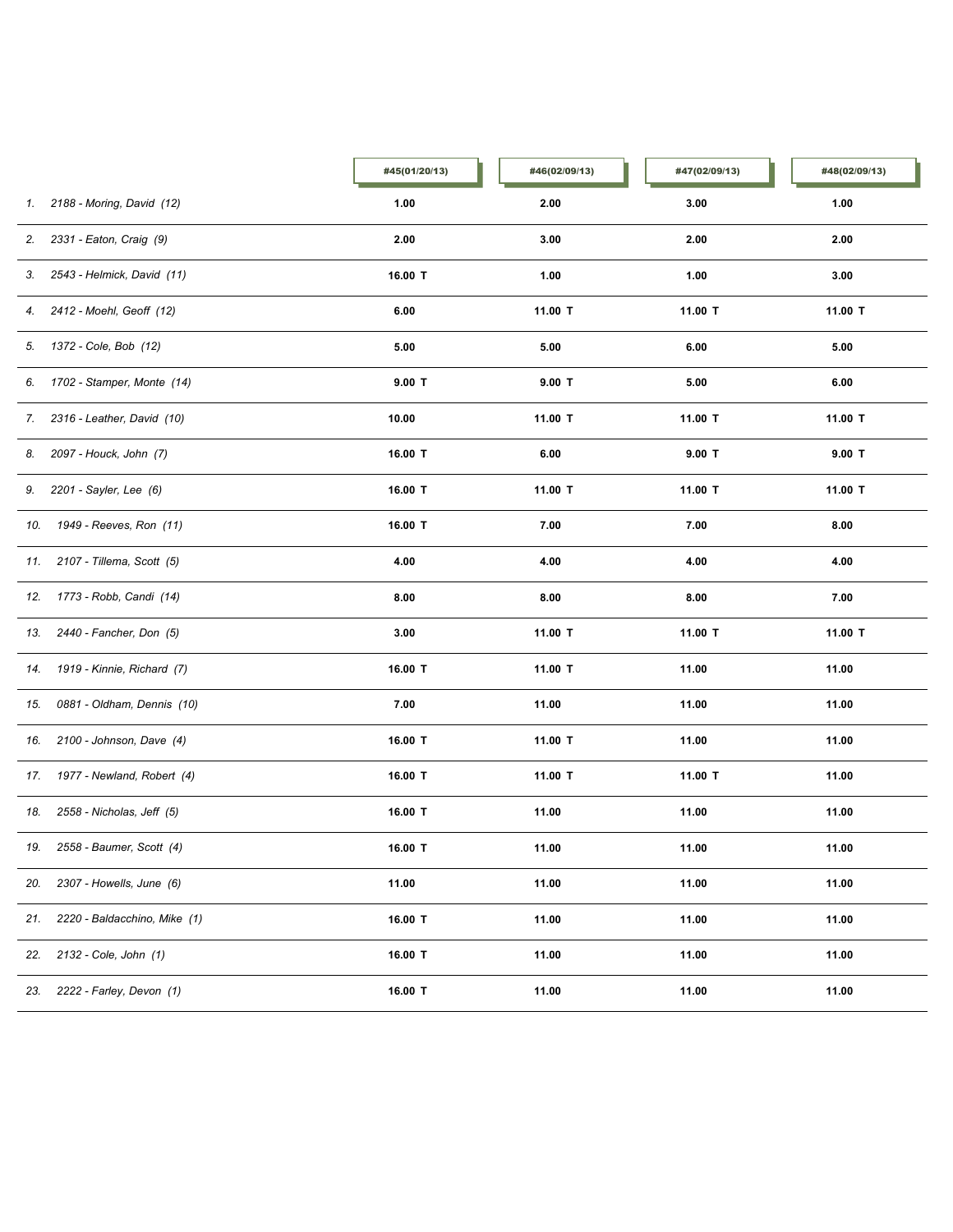|     |                                | #49(02/10/13) | #50(02/10/13) | #51(02/10/13) | #52(02/23/13) |
|-----|--------------------------------|---------------|---------------|---------------|---------------|
|     | 1. 2188 - Moring, David (12)   | 11.00 T       | 11.00 T       | 11.00 T       | 5.00          |
|     | 2. 2331 - Eaton, Craig (9)     | 1.00          | 3.00          | 1.00          | 3.00          |
|     | 3. 2543 - Helmick, David (11)  | 11.00 T       | 1.00          | 4.00          | 2.00          |
|     | 4. 2412 - Moehl, Geoff (12)    | 2.00          | 2.00          | 3.00          | 15.00 T       |
|     | 5. 1372 - Cole, Bob (12)       | 3.00          | 4.00          | 2.00          | 15.00 T       |
|     | 6. 1702 - Stamper, Monte (14)  | 11.00 T       | 11.00 T       | 11.00 T       | 6.00          |
|     | 7. 2316 - Leather, David (10)  | 11.00 T       | 11.00 T       | 11.00 T       | 15.00 T       |
|     | 8. 2097 - Houck, John (7)      | 11.00 T       | 11.00 T       | 11.00 T       | $8.00$ T      |
|     | 9. 2201 - Sayler, Lee (6)      | 11.00 T       | 11.00 T       | 11.00 T       | 15.00 T       |
|     | 10. 1949 - Reeves, Ron (11)    | 11.00 T       | 11.00 T       | 11.00 T       | $9.00$ T      |
|     | 11. 2107 - Tillema, Scott (5)  | 11.00 T       | 11.00 T       | 11.00 T       | 1.00          |
|     | 12. 1773 - Robb, Candi (14)    | 11.00 T       | 11.00 T       | 11.00 T       | 15.00 T       |
| 13. | 2440 - Fancher, Don (5)        | 11.00 T       | 11.00 T       | 11.00 T       | 7.00          |
| 14. | 1919 - Kinnie, Richard (7)     | 11.00 T       | 11.00 T       | 11.00 T       | 15.00 T       |
| 15. | 0881 - Oldham, Dennis (10)     | 11.00 T       | 11.00 T       | 11.00 T       | 15.00 T       |
|     | 16. 2100 - Johnson, Dave (4)   | 11.00 T       | 11.00 T       | 11.00 T       | 15.00 T       |
|     | 17. 1977 - Newland, Robert (4) | 11.00 T       | 11.00 T       | 11.00 T       | 15.00 T       |
| 18. | 2558 - Nicholas, Jeff (5)      | 11.00         | 11.00 T       | 11.00 T       | 4.00          |
|     | 19. 2558 - Baumer, Scott (4)   | 11.00 T       | 11.00 T       | 11.00 T       | 15.00 T       |
| 20. | 2307 - Howells, June (6)       | 11.00         | 11.00         | 11.00         | 15.00 T       |
| 21. | 2220 - Baldacchino, Mike (1)   | 11.00         | 11.00         | 11.00         | 15.00 T       |
| 22. | 2132 - Cole, John (1)          | 11.00         | 11.00         | 11.00         | 15.00 T       |
| 23. | 2222 - Farley, Devon (1)       | 11.00         | 11.00         | 11.00         | 15.00 T       |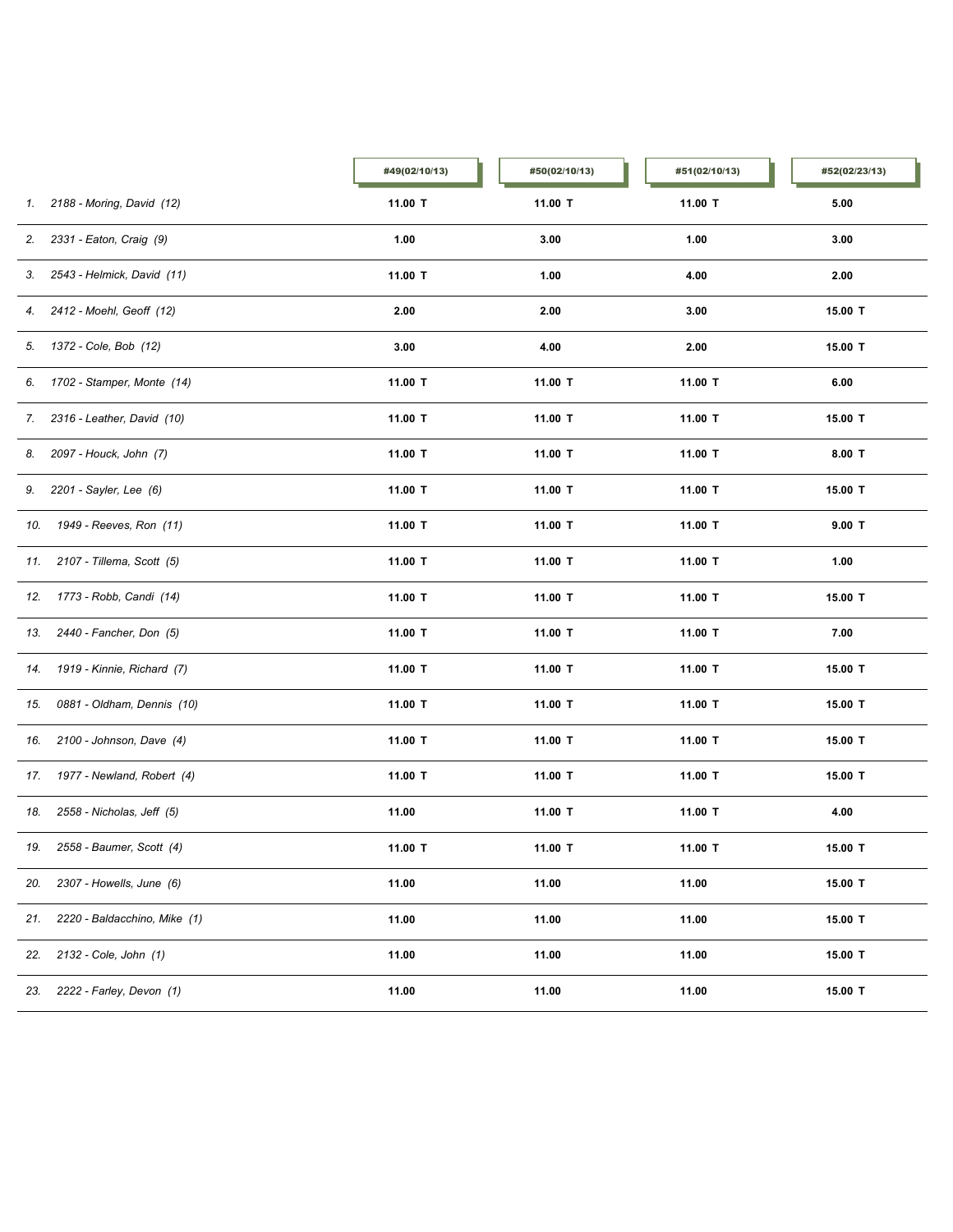|     |                                | #53(02/23/13) | #54(02/23/13) | #55(02/24/13) | #56(03/09/13) |
|-----|--------------------------------|---------------|---------------|---------------|---------------|
| 1.  | 2188 - Moring, David (12)      | 4.00          | 2.00          | 1.00          | 1.00          |
|     | 2. 2331 - Eaton, Craig (9)     | 3.00          | 5.00          | 3.00          | $8.00$ T      |
|     | 3. 2543 - Helmick, David (11)  | 2.00          | 4.00          | 6.00          | $7.00$ T      |
|     | 4. 2412 - Moehl, Geoff (12)    | 15.00 T       | 15.00 T       | 12.00 T       | $9.00$ T      |
|     | 5. 1372 - Cole, Bob (12)       | 15.00 T       | 15.00 T       | 15.00 T       | 13.00 T       |
|     | 6. 1702 - Stamper, Monte (14)  | 5.00          | $9.00$ T      | 5.00          | 11.00 T       |
|     | 7. 2316 - Leather, David (10)  | 15.00 T       | 15.00 T       | 9.00          | 13.00 T       |
|     | 8. 2097 - Houck, John (7)      | $9.00$ T      | 6.00          | $8.00$ T      | 2.00          |
|     | 9. 2201 - Sayler, Lee (6)      | 15.00 T       | 15.00 T       | 15.00 T       | 13.00 T       |
| 10. | 1949 - Reeves, Ron (11)        | 7.00          | 8.00          | 11.00 T       | 3.00          |
|     | 11. 2107 - Tillema, Scott (5)  | 6.00          | 3.00          | 10.00 T       | 6.00          |
|     | 12. 1773 - Robb, Candi (14)    | 15.00 T       | 15.00 T       | 13.00 T       | 5.00          |
| 13. | 2440 - Fancher, Don (5)        | 8.00          | 7.00          | 2.00          | 4.00          |
| 14. | 1919 - Kinnie, Richard (7)     | 15.00 T       | 15.00 T       | 15.00 T       | 13.00 T       |
| 15. | 0881 - Oldham, Dennis (10)     | 15.00 T       | 15.00 T       | 7.00          | 10.00         |
| 16. | 2100 - Johnson, Dave (4)       | 15.00 T       | 15.00 T       | 15.00 T       | 13.00 T       |
|     | 17. 1977 - Newland, Robert (4) | 15.00 T       | 15.00 T       | 15.00 T       | 13.00 T       |
| 18. | 2558 - Nicholas, Jeff (5)      | 1.00          | 1.00          | 4.00          | 13.00 T       |
| 19. | 2558 - Baumer, Scott (4)       | 15.00 T       | 15.00 T       | 15.00 T       | 13.00 T       |
| 20. | 2307 - Howells, June (6)       | 15.00 T       | 15.00 T       | 15.00 T       | 13.00 T       |
| 21. | 2220 - Baldacchino, Mike (1)   | 15.00 T       | 15.00 T       | 15.00 T       | 13.00 T       |
| 22. | 2132 - Cole, John (1)          | 15.00 T       | 15.00 T       | 15.00 T       | 13.00         |
| 23. | 2222 - Farley, Devon (1)       | 10.00         | 15.00 T       | 15.00 T       | 13.00         |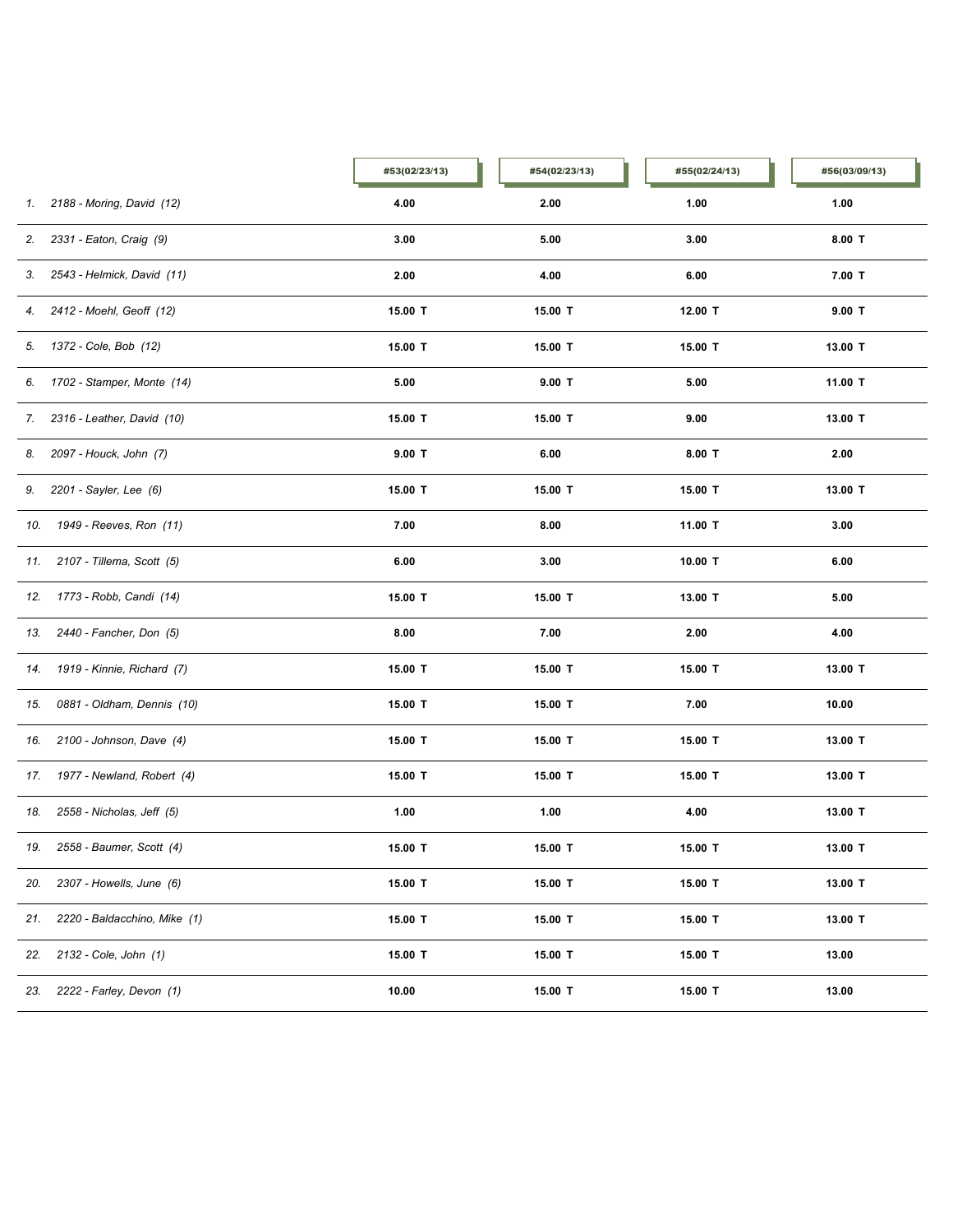|     |                               | #57(03/09/13) | #58(03/10/13) | #59(03/23/13) | #60(03/23/13) |
|-----|-------------------------------|---------------|---------------|---------------|---------------|
|     | 1. 2188 - Moring, David (12)  | 1.00          | 2.00          | 3.00          | 3.00          |
| 2.  | 2331 - Eaton, Craig (9)       | 3.00          | 4.00          | 10.00 T       | 10.00 T       |
|     | 3. 2543 - Helmick, David (11) | 2.00          | 3.00          | 3.00          | 3.00          |
|     | 4. 2412 - Moehl, Geoff (12)   | 4.00          | 6.00          | 3.00          | 3.00          |
|     | 5. 1372 - Cole, Bob (12)      | 13.00 T       | 13.00 T       | 10.00 T       | 10.00 T       |
|     | 6. 1702 - Stamper, Monte (14) | 6.00          | $8.00$ T      | 1.00          | 1.00          |
|     | 7. 2316 - Leather, David (10) | 13.00 T       | 13.00 T       | 10.00 T       | 10.00 $T$     |
|     | 8. 2097 - Houck, John (7)     | 5.00          | $9.00$ T      | 2.00          | 5.00          |
|     | 9. 2201 - Sayler, Lee (6)     | 11.00 T       | 7.00          | 10.00 T       | 10.00 $T$     |
|     | 10. 1949 - Reeves, Ron (11)   | $10.00$ T     | 13.00 T       | 6.00          | 2.00          |
|     | 11. 2107 - Tillema, Scott (5) | $9.00$ T      | 1.00          | 10.00 T       | 10.00 T       |
|     | 12. 1773 - Robb, Candi (14)   | 8.00          | 13.00 T       | 5.00          | 6.00          |
| 13. | 2440 - Fancher, Don (5)       | 7.00          | 5.00          | 10.00 T       | 10.00 $T$     |
| 14. | 1919 - Kinnie, Richard (7)    | 13.00 T       | 13.00 T       | 10.00         | 10.00         |
| 15. | 0881 - Oldham, Dennis (10)    | 11.00 T       | 13.00 T       | 4.00          | 4.00          |
| 16. | 2100 - Johnson, Dave (4)      | 13.00 T       | 13.00 T       | 10.00         | 10.00         |
| 17. | 1977 - Newland, Robert (4)    | 13.00 T       | 13.00 T       | 10.00         | 10.00         |
| 18. | 2558 - Nicholas, Jeff (5)     | 13.00 T       | 13.00 T       | 10.00         | 10.00         |
| 19. | 2558 - Baumer, Scott (4)      | 13.00 T       | 13.00 T       | 10.00         | 10.00         |
| 20. | 2307 - Howells, June (6)      | 13.00 T       | 13.00 T       | 10.00         | 10.00         |
| 21. | 2220 - Baldacchino, Mike (1)  | 13.00 T       | 13.00 T       | 10.00         | 10.00         |
| 22. | 2132 - Cole, John (1)         | 13.00         | 13.00         | 7.00          | 7.00          |
| 23. | 2222 - Farley, Devon (1)      | 13.00         | 13.00 T       | 10.00         | 10.00         |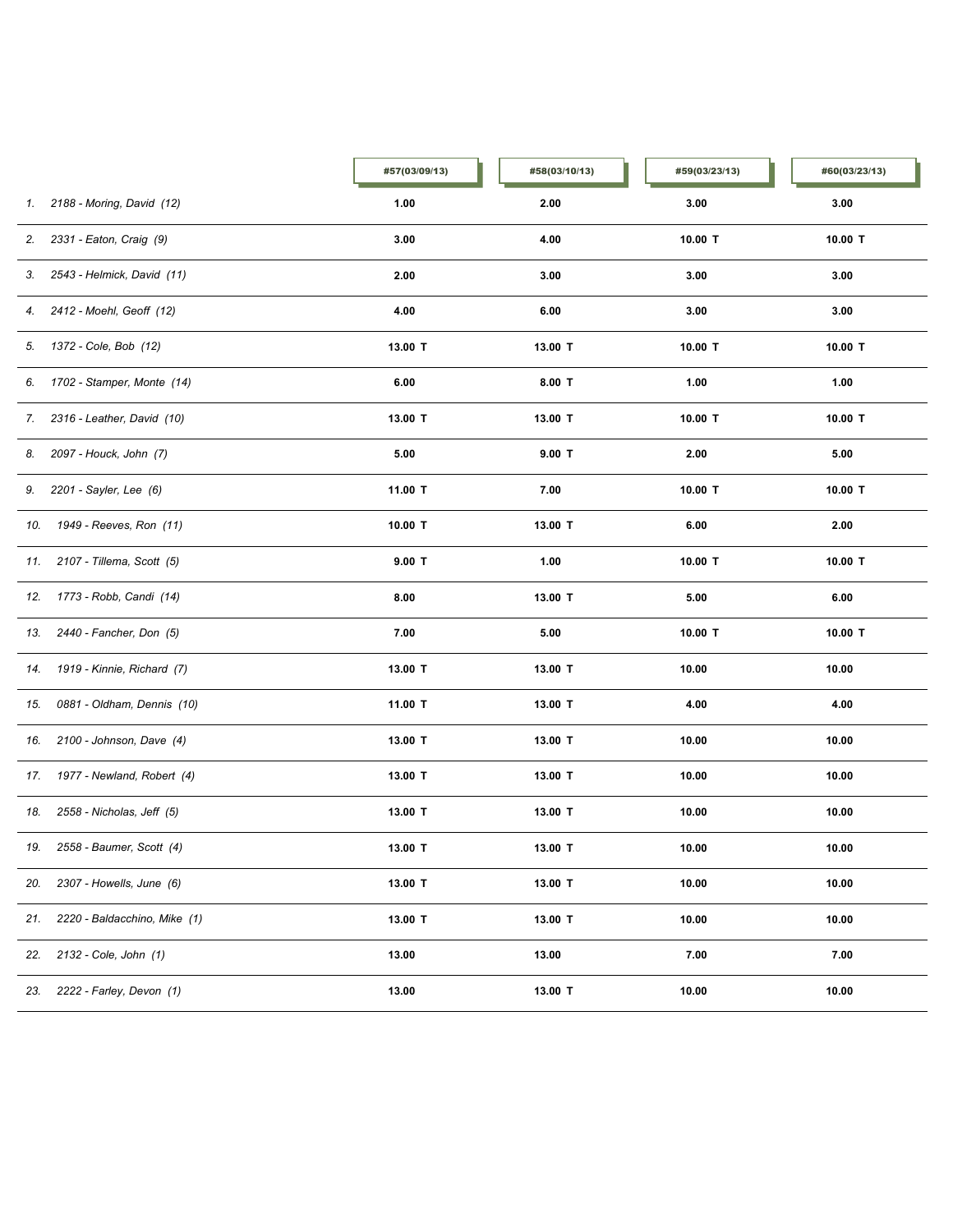|     |                               | #61(03/23/13) | #62(04/13/13) | #63(04/14/13) | #64(04/14/13) |
|-----|-------------------------------|---------------|---------------|---------------|---------------|
|     | 1. 2188 - Moring, David (12)  | 3.00          | 5.00          | 3.00          | 3.00          |
| 2.  | 2331 - Eaton, Craig (9)       | 10.00 T       | 1.00          | 2.00          | 1.00          |
|     | 3. 2543 - Helmick, David (11) | 3.00          | 3.00          | 1.00          | 2.00          |
|     | 4. 2412 - Moehl, Geoff (12)   | 1.00          | 7.00          | 6.00          | 6.00          |
|     | 5. 1372 - Cole, Bob (12)      | 10.00 T       | 4.00          | 10.00 T       | $9.00$ T      |
|     | 6. 1702 - Stamper, Monte (14) | 3.00          | 2.00          | $9.00$ T      | $8.00$ T      |
|     | 7. 2316 - Leather, David (10) | 10.00 T       | 10.00 T       | 8.00          | 10.00 $T$     |
|     | 8. 2097 - Houck, John (7)     | 4.00          | 6.00          | 5.00          | 5.00          |
|     | 9. 2201 - Sayler, Lee (6)     | 10.00 $T$     | 15.00 T       | 15.00 T       | 15.00 T       |
|     | 10. 1949 - Reeves, Ron (11)   | 2.00          | 11.00 T       | 7.00          | 11.00 T       |
|     | 11. 2107 - Tillema, Scott (5) | 10.00 T       | 15.00 T       | 15.00 T       | 15.00 T       |
|     | 12. 1773 - Robb, Candi (14)   | 5.00          | 15.00 T       | 11.00 T       | 7.00          |
| 13. | 2440 - Fancher, Don (5)       | 10.00 T       | 15.00 T       | 15.00 T       | 15.00 T       |
| 14. | 1919 - Kinnie, Richard (7)    | 10.00         | 15.00 T       | 15.00 T       | 15.00 T       |
| 15. | 0881 - Oldham, Dennis (10)    | 10.00         | 9.00          | 12.00 T       | 12.00 T       |
| 16. | 2100 - Johnson, Dave (4)      | 10.00         | 15.00 T       | 15.00 T       | 15.00 T       |
| 17. | 1977 - Newland, Robert (4)    | 10.00         | 8.00          | 4.00          | 4.00          |
| 18. | 2558 - Nicholas, Jeff (5)     | 10.00         | 15.00 T       | 15.00 T       | 15.00 T       |
| 19. | 2558 - Baumer, Scott (4)      | 10.00         | 12.00 T       | 15.00 T       | 15.00 T       |
| 20. | 2307 - Howells, June (6)      | 10.00         | 15.00 T       | 15.00 T       | 12.00 T       |
| 21. | 2220 - Baldacchino, Mike (1)  | 10.00         | 15.00 T       | 15.00 T       | 15.00 T       |
| 22. | 2132 - Cole, John (1)         | 6.00          | 15.00 T       | 15.00 T       | 15.00 T       |
| 23. | 2222 - Farley, Devon (1)      | 10.00         | 15.00 T       | 15.00 T       | 15.00 T       |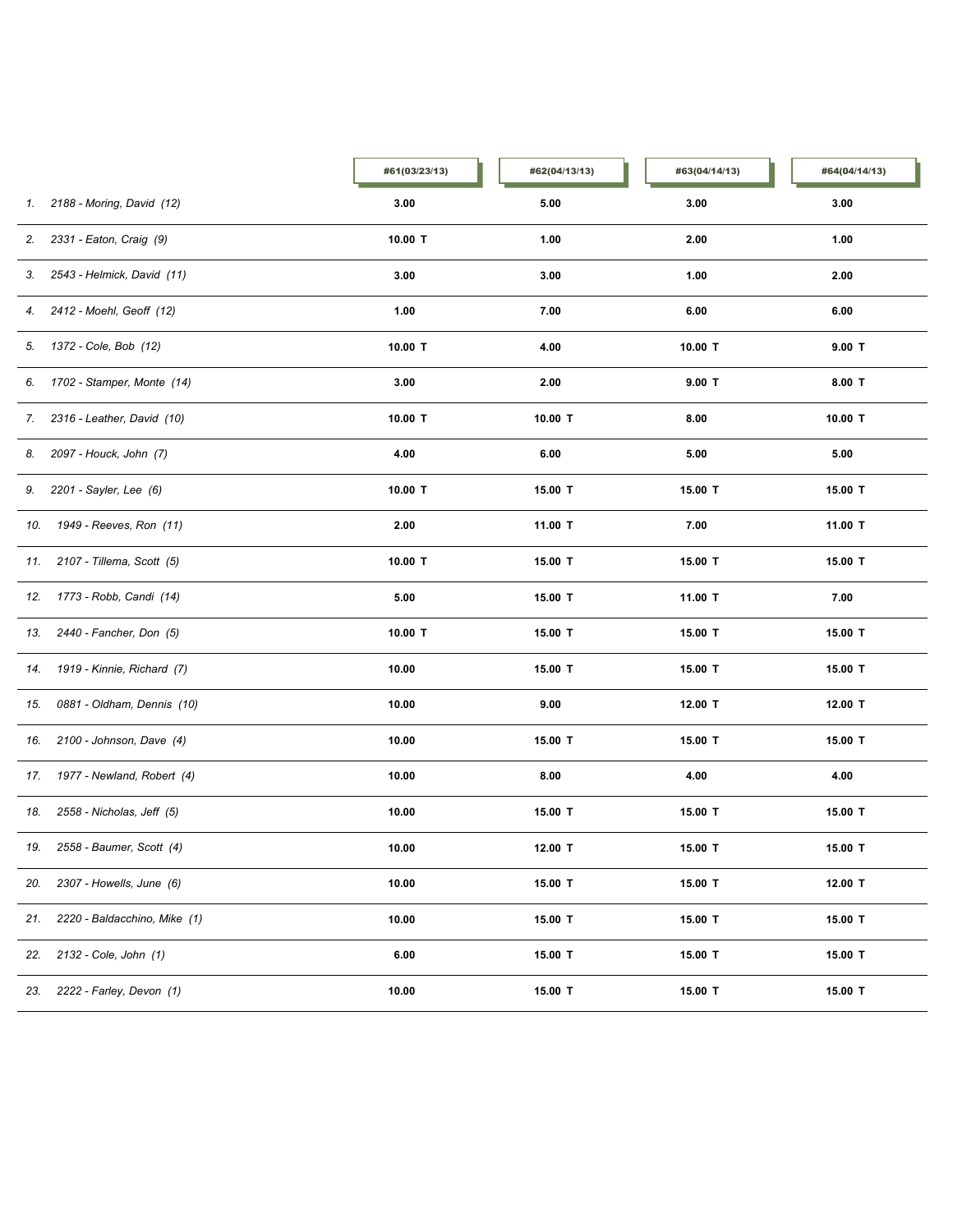|     |                                | #65(04/14/13) | #66(04/27/13) | #67(04/27/13) | #68(04/27/13) |
|-----|--------------------------------|---------------|---------------|---------------|---------------|
| 1.  | 2188 - Moring, David (12)      | 1.00          | 3.00          | 4.00          | 3.00          |
|     | 2. 2331 - Eaton, Craig (9)     | 5.00          | 2.00          | 2.00          | 1.00          |
|     | 3. 2543 - Helmick, David (11)  | 3.00          | 1.00          | 1.00          | 2.00          |
|     | 4. 2412 - Moehl, Geoff (12)    | $8.00$ T      | 4.00          | 5.00          | 4.00          |
|     | 5. 1372 - Cole, Bob (12)       | 7.00          | 13.00 T       | 13.00 T       | 13.00 T       |
|     | 6. 1702 - Stamper, Monte (14)  | 4.00          | 6.00          | $9.00$ T      | $8.00$ T      |
|     | 7. 2316 - Leather, David (10)  | 9.00          | 13.00 T       | 13.00 T       | 13.00 T       |
|     | 8. 2097 - Houck, John (7)      | 2.00          | 3.00          | 3.00          | 3.00          |
|     | 9. 2201 - Sayler, Lee (6)      | 15.00 T       | 8.00          | 3.00          | 5.00          |
| 10. | 1949 - Reeves, Ron (11)        | 11.00 T       | 7.00          | 6.00          | 7.00          |
|     | 11. 2107 - Tillema, Scott (5)  | 15.00 T       | 13.00 T       | 13.00 T       | 13.00 T       |
|     | 12. 1773 - Robb, Candi (14)    | 10.00 T       | 13.00 T       | 13.00 T       | 13.00 T       |
| 13. | 2440 - Fancher, Don (5)        | 15.00 T       | 5.00          | 7.00          | 6.00          |
| 14. | 1919 - Kinnie, Richard (7)     | 15.00 T       | 13.00 T       | 13.00 T       | 13.00 T       |
| 15. | 0881 - Oldham, Dennis (10)     | 15.00 T       | 13.00 T       | 13.00 T       | 13.00 T       |
| 16. | 2100 - Johnson, Dave (4)       | 15.00 T       | 13.00 T       | 13.00 T       | 13.00 T       |
|     | 17. 1977 - Newland, Robert (4) | 6.00          | 3.00          | 3.00          | 3.00          |
| 18. | 2558 - Nicholas, Jeff (5)      | 15.00 T       | 13.00 T       | 13.00 T       | 13.00 T       |
| 19. | 2558 - Baumer, Scott (4)       | 15.00 T       | 9.00          | 8.00          | 8.00          |
| 20. | 2307 - Howells, June (6)       | 15.00 T       | 13.00 T       | 13.00 T       | 13.00 T       |
| 21. | 2220 - Baldacchino, Mike (1)   | 15.00 T       | 13.00 T       | 13.00 T       | 13.00 T       |
| 22. | 2132 - Cole, John (1)          | 15.00 T       | 13.00 T       | 13.00 T       | 13.00 T       |
| 23. | 2222 - Farley, Devon (1)       | 15.00 T       | 13.00 T       | 13.00 T       | 13.00 T       |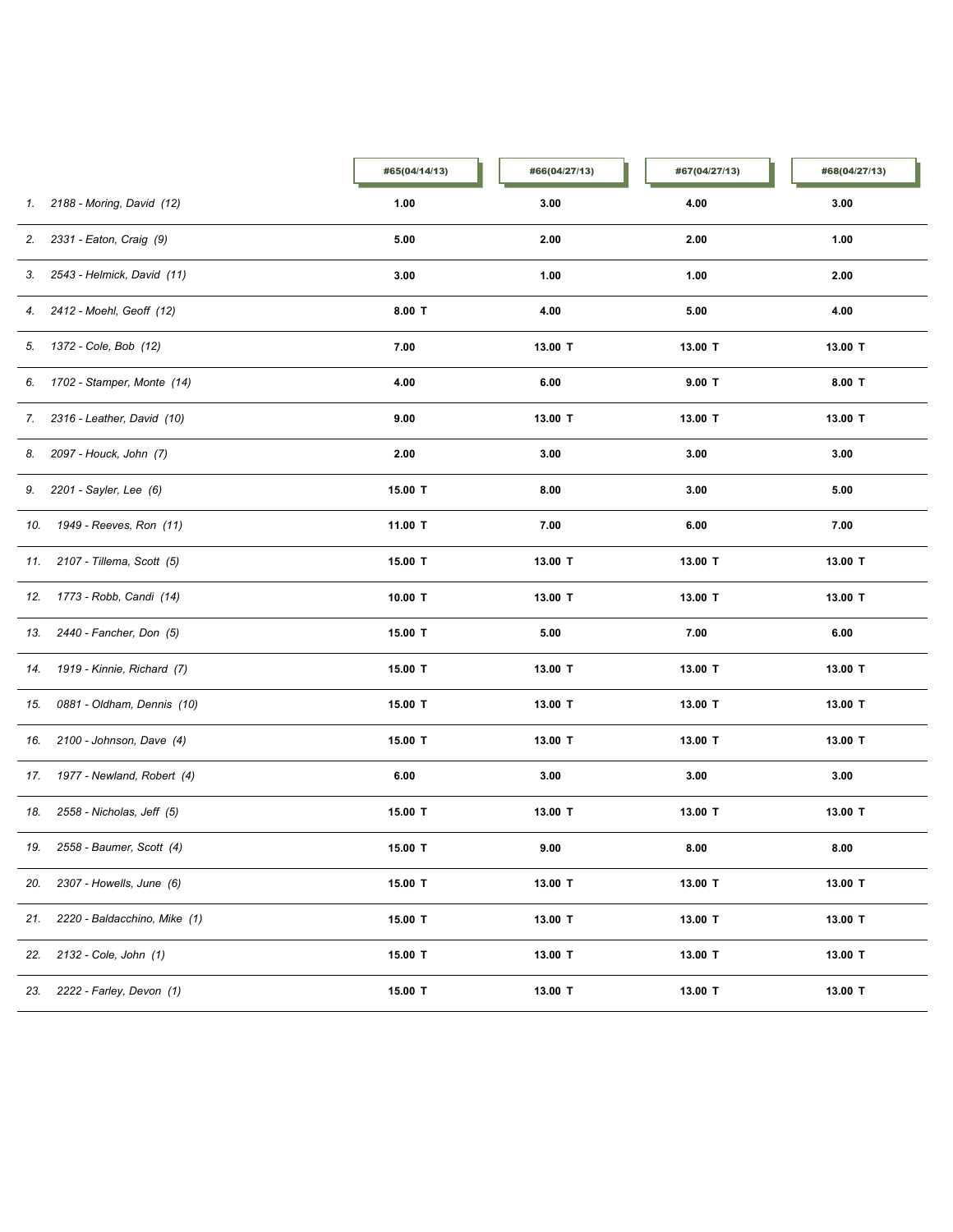|     |                                | #69(04/28/13) | #70(04/28/13) | #71(04/28/13) | #72(05/05/13) |
|-----|--------------------------------|---------------|---------------|---------------|---------------|
|     | 1. 2188 - Moring, David (12)   | 1.00          | 1.00          | 6.00          | 2.00          |
| 2.  | 2331 - Eaton, Craig (9)        | 2.00          | 3.00          | 3.00          | 2.00          |
|     | 3. 2543 - Helmick, David (11)  | 13.00 T       | 13.00 T       | 13.00 T       | 2.00          |
|     | 4. 2412 - Moehl, Geoff (12)    | 5.00          | 6.00          | 5.00          | 1.00          |
|     | 5. 1372 - Cole, Bob (12)       | 13.00 T       | 13.00 T       | 13.00 T       | 2.00          |
|     | 6. 1702 - Stamper, Monte (14)  | 7.00          | 5.00          | 1.00          | 2.00          |
|     | 7. 2316 - Leather, David (10)  | 13.00 T       | 13.00 T       | 13.00 T       | 2.00          |
|     | 8. 2097 - Houck, John (7)      | 4.00          | 4.00          | 4.00          | 2.00          |
|     | 9. 2201 - Sayler, Lee (6)      | 3.00          | 2.00          | 2.00          | 2.00          |
|     | 10. 1949 - Reeves, Ron (11)    | 8.00          | $8.00$ T      | $8.00$ T      | 2.00          |
|     | 11. 2107 - Tillema, Scott (5)  | 13.00 T       | 13.00 T       | 13.00 T       | 2.00          |
|     | 12. 1773 - Robb, Candi (14)    | 6.00          | 7.00          | 7.00          | 2.00          |
| 13. | 2440 - Fancher, Don (5)        | 13.00 T       | 13.00 T       | 13.00 T       | 2.00          |
| 14. | 1919 - Kinnie, Richard (7)     | 13.00 T       | 13.00 T       | 13.00 T       | 2.00          |
| 15. | 0881 - Oldham, Dennis (10)     | 13.00 T       | 13.00 T       | 13.00 T       | 2.00          |
| 16. | 2100 - Johnson, Dave (4)       | 13.00 T       | 13.00 T       | 13.00 T       | 2.00          |
|     | 17. 1977 - Newland, Robert (4) | 13.00 T       | 13.00 T       | 13.00 T       | 2.00          |
| 18. | 2558 - Nicholas, Jeff (5)      | 13.00 T       | 13.00 T       | 13.00 T       | 2.00          |
|     | 19. 2558 - Baumer, Scott (4)   | 13.00 T       | 13.00 T       | 13.00 T       | 2.00          |
| 20. | 2307 - Howells, June (6)       | 13.00 T       | 13.00 T       | 13.00 T       | 2.00          |
| 21. | 2220 - Baldacchino, Mike (1)   | 13.00 T       | 13.00 T       | 13.00 T       | 2.00          |
| 22. | 2132 - Cole, John (1)          | 13.00 T       | 13.00 T       | 13.00 T       | 2.00          |
| 23. | 2222 - Farley, Devon (1)       | 13.00 T       | 13.00 T       | 13.00 T       | 2.00          |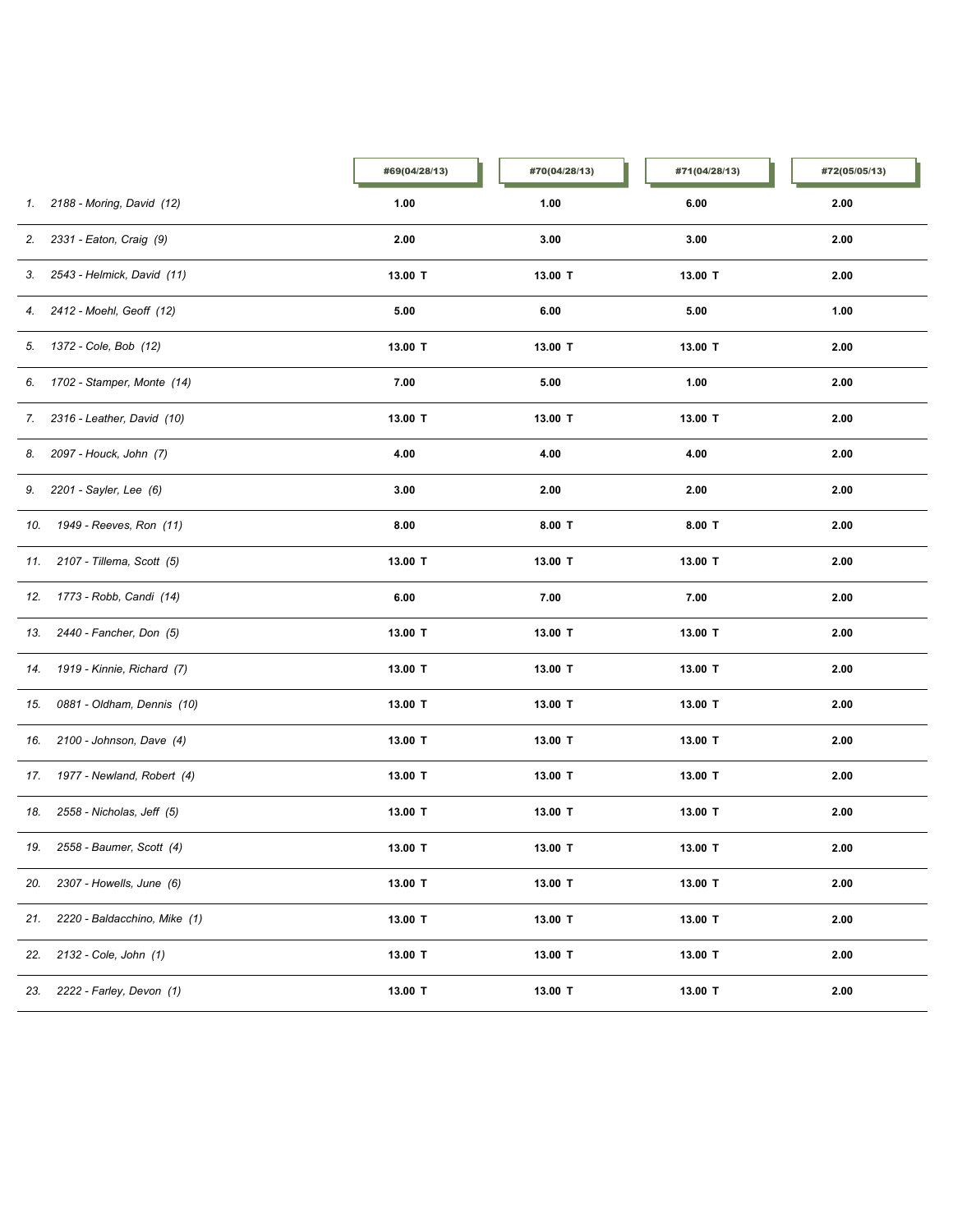|     |                                | #73(05/05/13) | #74(05/18/13) | #75(05/18/13) | #76(05/19/13) |
|-----|--------------------------------|---------------|---------------|---------------|---------------|
| 1.  | 2188 - Moring, David (12)      | 2.00          | 11.00 T       | 11.00 T       | 11.00 T       |
|     | 2. 2331 - Eaton, Craig (9)     | 2.00          | 1.00          | 1.00          | 4.00          |
|     | 3. 2543 - Helmick, David (11)  | 2.00          | 11.00 T       | 11.00 T       | 11.00 T       |
|     | 4. 2412 - Moehl, Geoff (12)    | 1.00          | 11.00 T       | 11.00 T       | 3.00          |
|     | 5. 1372 - Cole, Bob (12)       | 2.00          | 3.00          | 2.00          | 5.00          |
|     | 6. 1702 - Stamper, Monte (14)  | 2.00          | 3.00          | 3.00          | 11.00 T       |
|     | 7. 2316 - Leather, David (10)  | 2.00          | 11.00 T       | 11.00 T       | 11.00 T       |
|     | 8. 2097 - Houck, John (7)      | 2.00          | 2.00          | 3.00          | 1.00          |
|     | 9. 2201 - Sayler, Lee (6)      | 2.00          | 3.00          | 3.00          | 2.00          |
|     | 10. 1949 - Reeves, Ron (11)    | 2.00          | 11.00 T       | 11.00 T       | 11.00 T       |
|     | 11. 2107 - Tillema, Scott (5)  | 2.00          | 11.00 T       | 11.00 T       | 11.00 T       |
|     | 12. 1773 - Robb, Candi (14)    | 2.00          | 11.00 T       | 11.00 T       | 3.00          |
| 13. | 2440 - Fancher, Don (5)        | 2.00          | 11.00 T       | 11.00 T       | 11.00 T       |
| 14. | 1919 - Kinnie, Richard (7)     | 2.00          | 11.00 T       | 11.00 T       | 11.00 T       |
| 15. | 0881 - Oldham, Dennis (10)     | 2.00          | 4.00          | 11.00 T       | 11.00 T       |
| 16. | 2100 - Johnson, Dave (4)       | 2.00          | 11.00 T       | 11.00 T       | 11.00 T       |
|     | 17. 1977 - Newland, Robert (4) | 2.00          | 11.00 T       | 11.00 T       | 11.00 T       |
| 18. | 2558 - Nicholas, Jeff (5)      | 2.00          | 11.00 T       | 11.00 T       | 11.00 T       |
| 19. | 2558 - Baumer, Scott (4)       | 2.00          | 5.00          | 4.00          | 11.00 T       |
| 20. | 2307 - Howells, June (6)       | 2.00          | 11.00         | 11.00 T       | 3.00          |
| 21. | 2220 - Baldacchino, Mike (1)   | 2.00          | 11.00         | 11.00         | 11.00         |
| 22. | 2132 - Cole, John (1)          | 2.00          | 11.00         | 11.00         | 11.00         |
| 23. | 2222 - Farley, Devon (1)       | 2.00          | 11.00         | 11.00         | 11.00         |